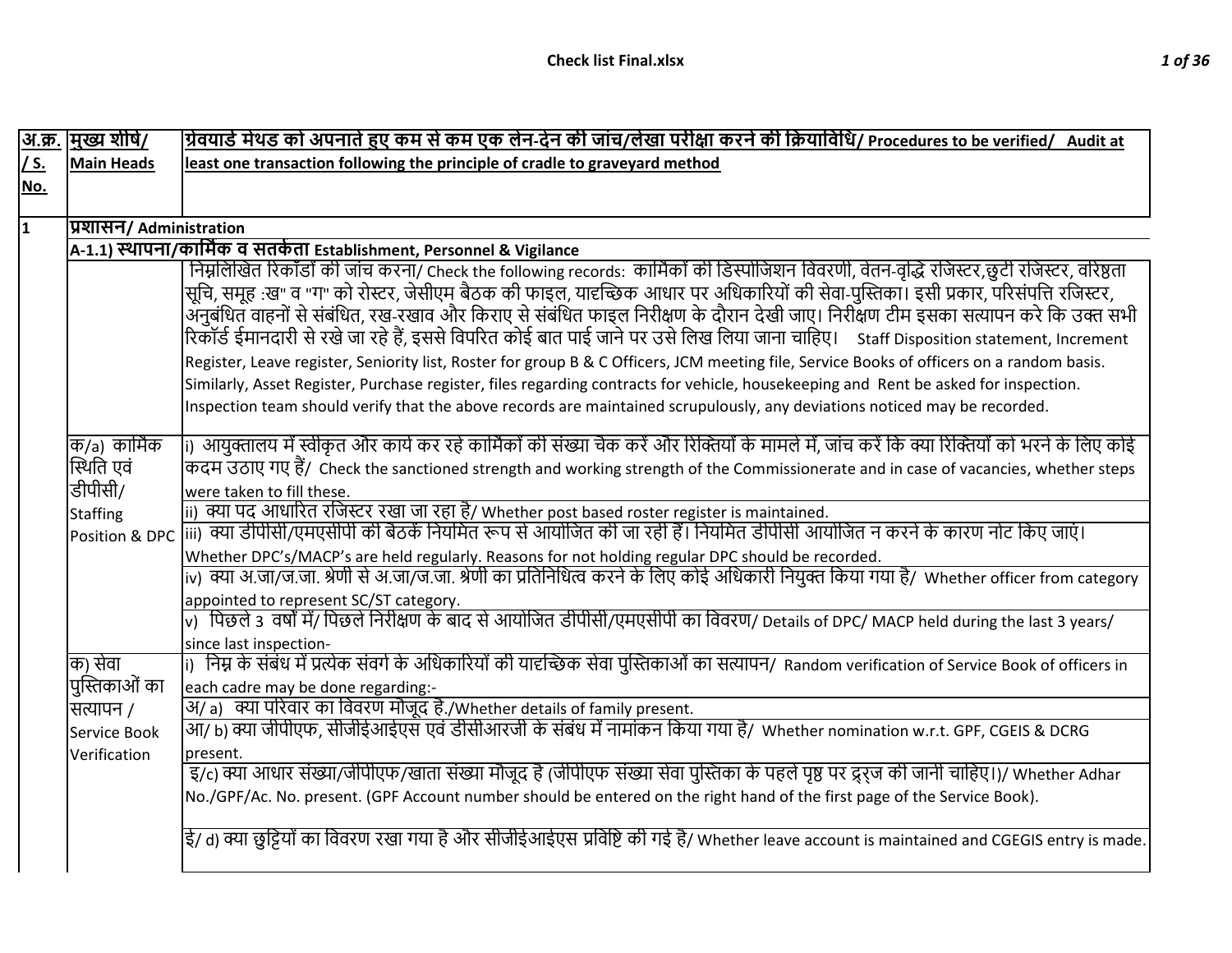| 7 |  |
|---|--|
|---|--|

|                          | ii) क्या सेवा के 18 वर्ष के उपरांत अथवा सेवा निवृत्ति से 5 वर्ष पूर्व सेवा का सत्यापन किया गया है। उन अधिकारियों की सूची ली जानी चाहिए जिन्होंने   |
|--------------------------|----------------------------------------------------------------------------------------------------------------------------------------------------|
|                          | 18 वर्ष की सेवा पूर्ण कर ली है परंतु सेवा सत्यापन प्रमाण-पत्र जाने करने के लिए उनकी सेवा का सत्यापन नहीं किया गया है। सीसीएस पेंशन नियमावली        |
|                          | कि नियम 32(1) के अधीन सेवा पुस्तिका में की गई प्रविष्टियों का रिकॉर्ड भी लिया जाना चाहिए।/ Whether service is verified after 18 years of           |
|                          | service or 5 years before retirement. List of officials who have completed 18 years of service but their service is not verified for issuance      |
|                          | of service verification certificate and recording of entry in the Service Book (under Rule 32(1) (2) of CCS Pension Rule) should be taken.         |
|                          |                                                                                                                                                    |
|                          | iii)क्या कम्प्यूटर अग्रिम दिया गया है। यदि हां, तो जांच करें कि-/ Whether computer advance given. If yes, check whether-                           |
|                          | अ/a) क्या सार-संग्रह के फॉर्म IV में पीसी का मॉडल, मॉडल संख्या दर्ज किया गया है/ The model, model no. of the PC was be entered in form             |
|                          | IV of the compendium.                                                                                                                              |
|                          | आ/ b) पीसी की खरीद हेतु दूसरा अथवा इसके बाद कोई अग्रिम पिछले अग्रिम के आहरण के 3 वर्ष से पहले मंजूर नहीं किया जा सकता है। पूरी सेवा                |
|                          | के दौरान अधिकतम 5 बार/ Second or subsequent advance for the purchase of a PC cannot be granted before the expiry of 3 years from                   |
|                          | date of drawl of the earlier advance. Maximum five times in entire service.                                                                        |
|                          | ग/c) एपीएआर/ क्या 1 जुलाई को एपीएआर लंबित है। यदि हां, तो ऐसे सभी मामलों की सूची कारण सहित बनाई जाए/ Whether APAR's are pending as on 1st July. If |
| <b>APAR</b>              | yes then list of all such cases to be made and reasons to be recorded.                                                                             |
|                          |                                                                                                                                                    |
| ঘ/d)                     | i) क्या समूह "क" के सभी अधिकारियों की आईपीआर अपलोड कर दी गई है और संगत वर्ष हेतु स्वीकृति के लिए प्रस्तुत की गई है/ Whether IPR of                 |
| आईपीआर/ IPR              | all Group 'A' Officers have been uploaded and has been put up for acceptance for the relevant year.                                                |
|                          | ii) क्या 31 जनवरी तक समूह "ख" व "ग" के अधिकारियों द्वारा आईपीआर विवरणी प्रस्तुत कर दी गई है। कारणों सहित उन मामलों की सूची जिनमें                  |
|                          | आईपीआर पर कार्रवाई नहीं की गई है/ Whether IPR details have been submitted by Group 'B' and Group 'C' Officers by 31 <sup>st</sup> January. List of |
|                          | cases where IPR has not been processed and the reason thereof.                                                                                     |
| ङ/e) सतर्कता/            | ji)तारीख और अपराध की प्रकृति सहित आयुक्तालय में लंबित सतर्कता व गैर-सतर्कता मामलों की संख्या। क्या किसी प्रकार का विलंब हुआ है/                    |
| Vigilance                | Number of vigilance and non vigilance cases pending in the Commissionerate along with date and nature of offence. Whether there is                 |
|                          | delay of any kind                                                                                                                                  |
|                          | अ/a) आई.ओ./पी.ओ. की नियुक्ति /Appointment of I.O./P.O.                                                                                             |
|                          | आ/b ) आरोप पत्र जारी करना/ Issuance of chargesheet.                                                                                                |
|                          | ii) क्या आई.ओ./पी/ओ. ने अपनी रिपोर्ट उचित समय में प्रस्तुत कर दी है? यदि नहीं तो उसके कारण। यदि, कुछ मामले पी.ओ./आई.ओ. के पास लंबित                |
|                          | हैं तो उनका विवरण लिया जाना चाहिए।/ Whether P.Os/ I.Os have submitted their reports with reasonable time? If not reasons thereof. In               |
|                          | case, some cases are pending with P.Os/ I.O details should be taken                                                                                |
| A-1.2) व्यय/ Expenditure |                                                                                                                                                    |
|                          | लेखा/ Accounts  i)क्या व्यय/अनुदान रजिस्टर का रखरखाव समुचित रूप से किया जा रहा है और वह अद्यतन है/ Whether expenditure/grant register has been     |
|                          | properly maintained and updated.                                                                                                                   |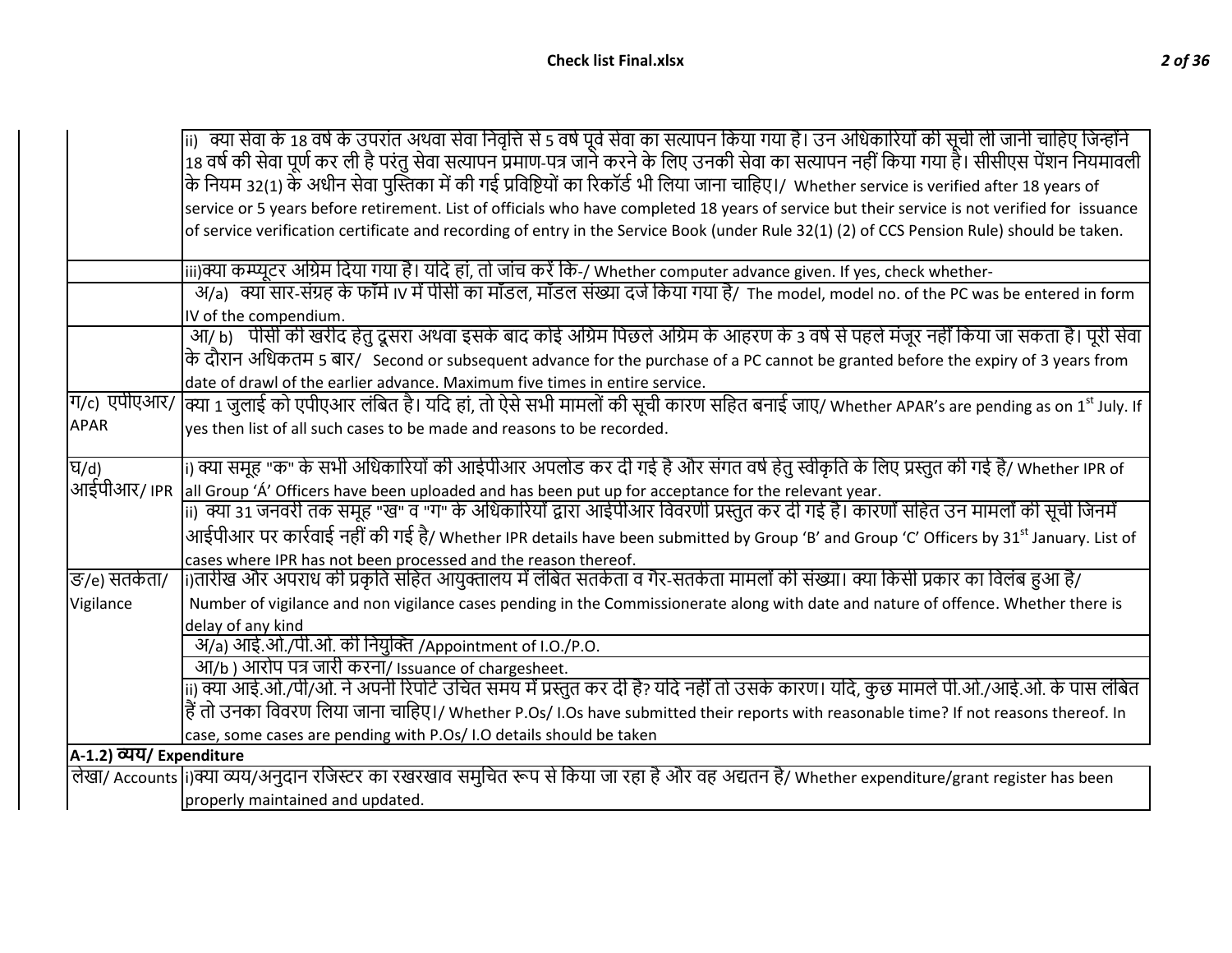|                     | jii) व्यय शीर्ष, मंजूर अनुदान सहित पिछले 03 वर्षों के व्यय के ऑकड़ों की जांच की जानी चाहिए तथा यह देखने के लिए कि मंजूर अनुदान का उपयोग                                                                  |
|---------------------|----------------------------------------------------------------------------------------------------------------------------------------------------------------------------------------------------------|
|                     | किया जा रहा है के नहीं, व्यय की गई राशि के तिमाही-वार ब्यौरे की जांच की जानी चाहिए। /Expenditure figures to be checked for the last three                                                                |
|                     | years along with Expenditure head, Sanctioned Grant and Quarter-wise breakup of amount spent should be checked for whether                                                                               |
|                     | sanctioned grant was utilized or not.                                                                                                                                                                    |
|                     | iii) क्या व्यर की राशि मंजूर राशि से अधिक है। यदि हां, तो उसके कारण लिखे जाएं/Whether expenditure amount is greater than the sanctioned                                                                  |
|                     | amount. If yes then the reason should be recorded.                                                                                                                                                       |
|                     | iv) जांच करें कि क्या वेतन बिल रजिस्टर में सभी कार्मिकों के वेतन व भत्ते सही तरीके से प्रक्षेप कि जा रहें है और वेतन वृद्धि सही तरीके से आहरित की                                                        |
|                     | जा रही है।/ Check if the pay and allowances of all the staff are correctly projected in the pay bill register and the increments have been                                                               |
|                     | drawn correctly.                                                                                                                                                                                         |
|                     | v) क्या निधियों का दुर्विनियोजन रोकने के लिए किसी राजपत्रित अधिकारी द्वारा नकदी बही का सत्यापन नियमित अवधि पर किया जाता है/ Whether                                                                      |
|                     | the cash book verification done by a gazetted at regular periods to minimize the chances of misappropriation of funds.                                                                                   |
|                     | vi) असंवितरित नकद रजिस्टर में की गई प्रविष्टियां की जांच तिजोरी में मौजूद वास्तविक शेष से की जानी चाहिए।/ The entry in the Undisbursed                                                                   |
|                     |                                                                                                                                                                                                          |
|                     | Cash Register should be checked with the actual balance in the cash chest. The maintenance of the cash chest key register should be                                                                      |
|                     | checked.<br>vii)यात्रा भत्ता. एलटीसी, मेडिकल बिलों की स्वीकृति में हुए विलंब के संबंध में टिप्पणियों को लिखा जाना चाहिए।/ Observations regarding the delay                                               |
|                     |                                                                                                                                                                                                          |
|                     | in sanctioning of TA, LTC, Medical bill should be recorded.<br>viii) वे कर्मचारी जिनके पति अथवा पत्नी सरकारी कर्मचारी हैं, के वेतन से एचआरए/लाइसेंस फी की कटौती की जांच करें/ Check HRA/ License fee dec |
|                     | ii) क्या टीए/टीटीए अग्रिम और एलटीसी अग्रिम रजिस्टर रखा जा रहा है/ Whether LTC Advances and TA/TTA Advances Registers are being                                                                           |
| ख/b) छुट्टी         |                                                                                                                                                                                                          |
| यात्रा अग्रिम/      | maintained.                                                                                                                                                                                              |
| <b>LTC Advances</b> | ii)  एलटीसी और टीटीए/टीए के मामले में क्या अंतिम बिल प्रस्तुत कर दिए गए हैं और एलटीसी और एलटीसी हेतु 10  दिनों के नकदीकरण की प्रविष्टियां                                                                |
|                     | सिवा पुस्तिकाओं कर दी गई हैं/ Whether Final Bills are submitted within prescribed time in case of LTC and TTA/ TA and entry for LTC and                                                                  |
|                     | 10 days leave encashment for LTC have been made in the Service Book.                                                                                                                                     |
| ग/c) पेंशन/         | क्या 7वें वेतन आयोग के बाद, सभी सेवा-निवृत/मृत अधिकारियों की पेंशन/पारिवारिक पेंशन संशोधित कर दी गई है। यदि नहीं, तो लंबिता के कारण                                                                      |
| Pension             | सहित सूची ली जानी चाहिए/ Whether pension/family pension of all retired/deceased officers has been revised after 7 <sup>th</sup> Pay Commission, if                                                       |
|                     | not, a list should be taken along with the reason for pendency.                                                                                                                                          |
|                     | A-1.3) आधारभूत ढ़ांचा/ Infrastructure                                                                                                                                                                    |
| क/a)                | [i)टिप्पणी करें कि क्या उपलब्ध स्थान मानदंडों के अनुसार है, यदि नहीं, तो कमियों को दूर करने के लिए उठाए गए कदम/ Comment whether the                                                                      |
| आधारभूत             | space available is as per the norms, if not steps taken to meet the shortfall.                                                                                                                           |
| ढांचा/              | ii) लीज/किराए की बिल्डिंग के मामले में, क्या लीज/किराया करार का नवीकरण ससमय कर लिया गया है/ In case of leased/ hired building,                                                                           |
|                     | Infrastructure   whether the lease/hiring agreements are renewed in time.                                                                                                                                |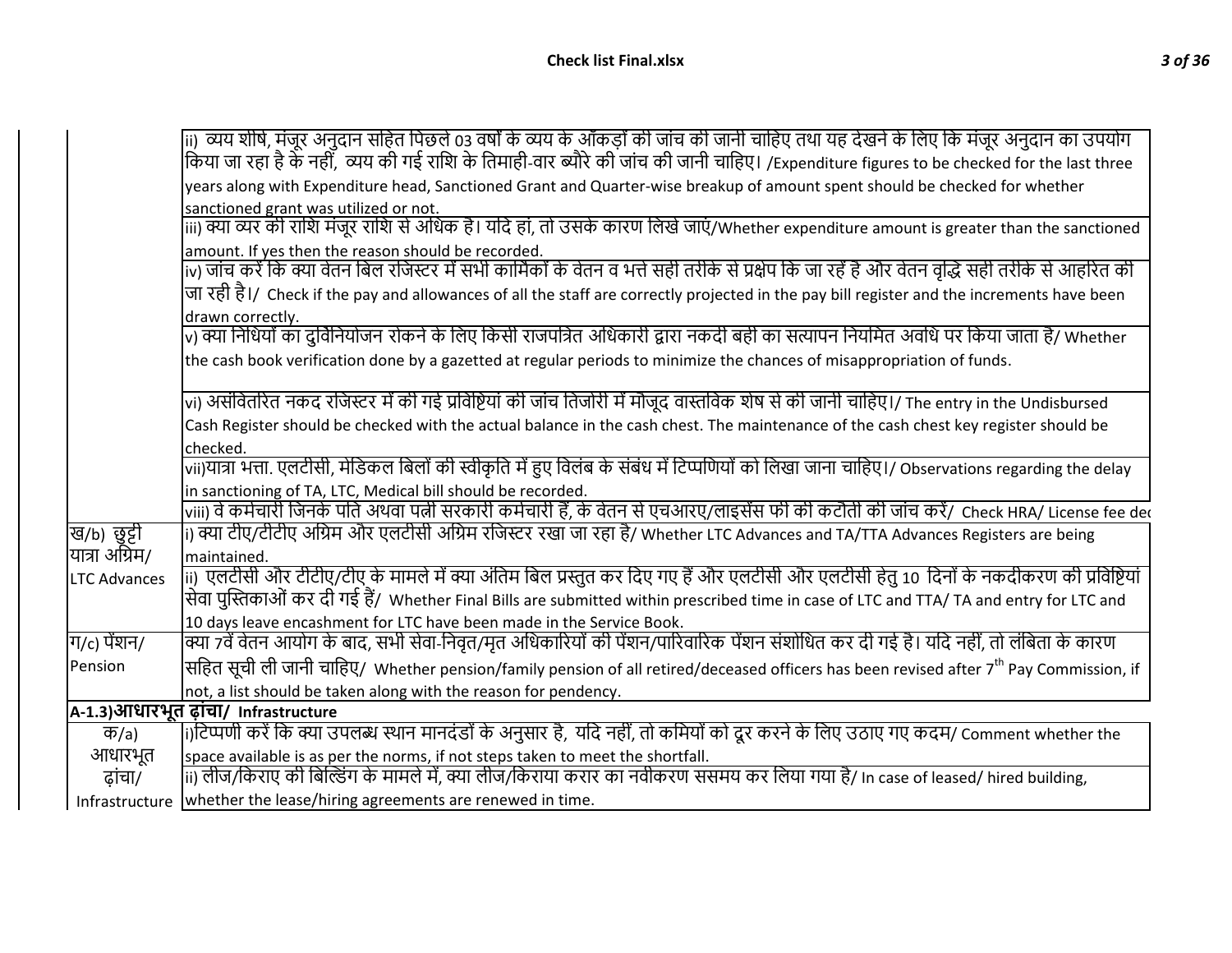|                       | iii) काम पर रखे गए सुरक्षा/आकस्मिक कार्मिकों के मामले में, क्या समुचित हायरिंग करार किया गया है और हायरिंग हेतु निर्विदा देने आदि दिशा-        |
|-----------------------|------------------------------------------------------------------------------------------------------------------------------------------------|
|                       | निर्देशों का समुचित पालन किया जा रहा है।/In case of hired security/contingent staff, whether proper hiring agreement has been made and         |
|                       | proper guidelines for tendering etc. have been followed for hiring.                                                                            |
|                       | iv) कार्यालय/आवासीय परिसर के निर्माण के लिए जमीन की अधिप्राप्ति हेतु किए गए प्रयास और इसमें हुए विलंब के कारण/ Whether efforts made            |
|                       | and reasons for delay to procure land for construction of office/ residential premises?                                                        |
|                       | v) Comment on the availability, usage and observation of norms for the departmental guest house.                                               |
| ख/b) वाहन/            | i) कार्य कर रहे वाहनों का विवरण (स्वाधिकृत और किराए के); जांच करें कि क्या किराए पर लिए गए वाहन संविदा/करार में निर्धारित शर्तों के अनुरूप     |
| Vehicles              | ही किराए पर लिए गए हैं। इसके अलावा, क्या किराए पर लेने हेतु निविदा आदि के लिए दिशा-निर्देशों का समुचित रूप से पालन किया जा रहा                 |
|                       | है।/Details of vehicles in operation (both owned and hired);check whether vehicles are hired in accordance with conditions laid down in        |
|                       | the contract/agreement. Also, whether proper guidelines for tendering etc. have been followed for hiring.                                      |
|                       |                                                                                                                                                |
|                       | ii) विभागीय वाहन के मामले में क्या लॉग बुक रखी जा रही है।/ Whether Log Book is maintained in case of departmental vehicle                      |
|                       | iii)  क्या किसी वाहन का अनुपयोगी घोषित किया जाना प्रस्तावित है? यदि हां, तो उसको अनुपयोगी घोषित करने हेतु क्या कदम उठाए गए हैं।/               |
|                       | Whether any vehicle proposed to be condemned? If yes, what steps have been taken toward condemnation of the same.                              |
|                       |                                                                                                                                                |
| ग/c) टिकाऊ            | i) क्या टिकाऊ वस्तु स्टॉक रजिस्टर उपयुक्त रूप से रखा जा रहा है और इसमें प्रविष्ट सभी परिसंपत्तियों का विवरण। / Whether Dead Stock Register     |
| वस्तु स्टॉक           | ii) क्या जीएफआर के नियम 213 के अर्धीन, क्या प्रति वर्ष किसी नामित अधिकारी द्वारा टिकाऊ वस्तु स्टॉक रजिस्टर का सत्यापन किया जाता है और          |
| रजिस्टर/ Dead         | यथा प्रावधान टिकाऊ वस्तु स्टॉक रजिस्टर की टूटी हुई, अनुपयोज्य और अप्रचलित वस्तुओं का निपटान कर दिया जाता है।/ Whether the dead stock           |
| <b>Stock Register</b> | register has been verified every year, as per Rule No. 213 of GFR 2017 by a nominated officer every year and obsolete, unserviceable           |
|                       | and broken items of dead stock are disposed of as per provision.                                                                               |
|                       | iii) क्या प्रत्येक वर्ष भौतिक सत्यापन किया जाता है/ Whether physical annual verification done every year                                       |
|                       | iv) क्या क्रय समिति का गठन किया गया है/ Whether purchase Committee formed.                                                                     |
|                       | v) जांच करें कि क्या A 1.3.9 में दर्शाए गए रजिस्टरों का रखरखाव व उनको नियमित रूप से अद्यतन किय जा रहा है/ Check whether the registers          |
|                       | indicate in A 1.3.9 are being maintained and updated regularly.                                                                                |
| घ/d) अन्य             | i) क्या स्टेशनरी रजिस्टर रखा जा रहा है।  Whether Stationery Register is maintained.                                                            |
| रजिस्टर/              | iii) क्या संतान शिक्षा भत्ता रजिस्टर रखा जा रहा है।/Whether Children education allowance register is maintained.                               |
| Other Registers       | iv)क्या अखबार, टेलिफोन बिल रजिस्टर रखा जा रहा है/ Whether newspaper, telephone bills register is maintained.                                   |
|                       | vi) क्या जीपीएफ अग्रिम/आंशिक/अंतिम निकासी हेतु कोई रजिस्टर रखा जा रहा है/ Whether any register is maintained for GPF Advance/                  |
|                       | Part/Final withdrawal.                                                                                                                         |
| ङ⁄e)                  | क्या बॉयोमीटिक उपस्थिति प्रणाली स्थापित है और क्या सभी अधिकारियों/कर्मचारियों का ब्यौरा-बॉयोमीट्रिक उपस्थिति प्रणाली में दर्ज है। यदि नहीं, तो |
| बॉयोमीट्रिक/Bio       | उसके कारण लिखे जाने चाहिएं।/ Whether biometric attendance system is in place and whether all officers/staff are mapped with the                |
| metric                | biometric attendance system and if not, reason thereof should be taken on record.                                                              |
|                       | A-1.4)राजभाषा कार्यान्वयन/ Rajbhasa Implementation                                                                                             |
| क/a) हिंदी/           | राजभाषा नियम (5) के अनुसार हिंदी में प्राप्त पत्रों के उतर हिंदी में ही दिया जा रहा है की नही ।<br>li)                                         |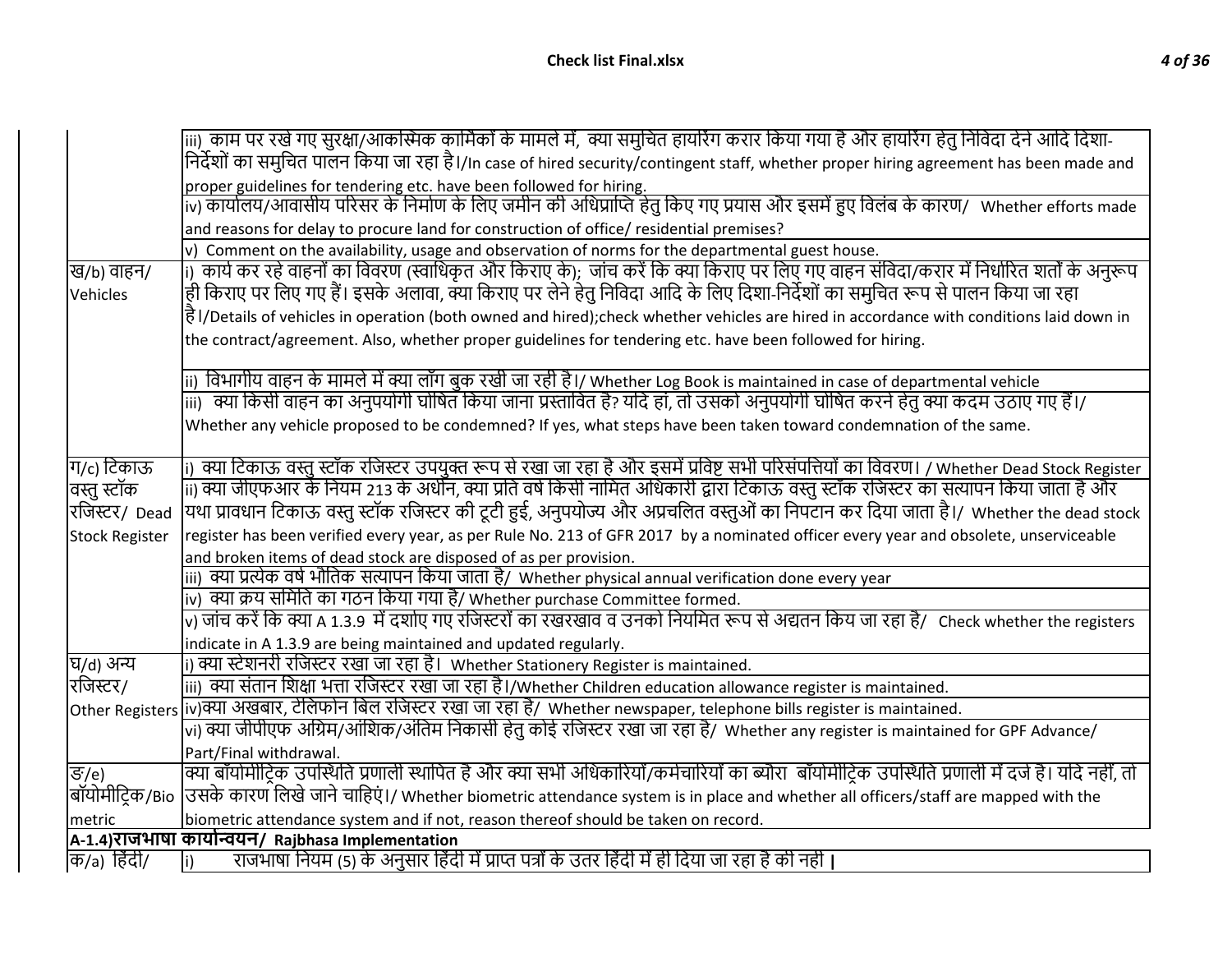| Hindi                      | प्रत्येक तिमाही में हिंदी कार्यशाला एवम् राजभाषा कार्यान्वयन समिति की बैठकों का अयोजन हो रहा है या नही                                                      |
|----------------------------|-------------------------------------------------------------------------------------------------------------------------------------------------------------|
|                            | कार्यालय के सभी अधिकारियों/कर्मचारियों को हिंदी में प्रवीणता/कार्यसाधक ज्ञान प्राप्त करवाया गया या नहीं तथा कार्यालय को रजाभाषा<br>iii)                     |
|                            | नियम10(4) के अधीन अधिसूचित एवम् तत्पश्चात नियम 8(4) के अधीन व्यक्तिश: आदेश जारी किया गया या नहीं                                                            |
|                            | त्रैमासिक हिंदी रिपोर्ट भेजी जा रही है या नहीं                                                                                                              |
|                            | A-1.5) सेवोत्तम (नागरिक अधिकार-पत्र कार्यान्वयन); सीपीग्राम्स कार्यान्वयन); / Sevottam (Citizen Charter implementation); CPGRAMS Implementation             |
| कa) सेवोत्तम/              | li) क्या आयुक्तालय ने सेवोत्तम प्रमाण-पत्र प्राप्त कर लिया है। यदि हां, तो उसका विवरण उपलब्ध कराया जाए। यदि हां, तो वर्तमान स्थिति लिखें/                   |
| Sevottam                   | Whether the Commissionerate has obtained Sevottam certificate. If yes, details may be provided.                                                             |
|                            | ii) यदि सेवोत्तम प्रमाण-पत्र प्राप्त नहीं किया गया है तो उसे प्राप्त करने के लिए उठाए गए कदम। In case Sevottam certificate has not been                     |
|                            | obtained, steps taken towards obtaining? If yes take current status.                                                                                        |
|                            | liii)  क्या नागरिकों से डाक/स्वयं द्वारा प्राप्त परिवादों/शिकायतों हेतु रजिस्टर रखा जा रहा है और क्या प्राप्तियों की पावती हेतु रजिस्टर में प्रविष्टियां की |
|                            | जाती हैं/ Whether register for complaints/ grievance received via post/ in person from citizens is maintained and whether entries for                       |
|                            | acknowledgement of receipt are made in the register.                                                                                                        |
|                            | iv) Whether the grievances received through CPGRAM in last 1 year have been disposed off within the given timeframe, In case, some                          |
|                            | are pending during inspection whether these are within within the prescribed time frame or not.                                                             |
|                            | A-1.6)सूचना का अधिकार/ Right to Information                                                                                                                 |
| कि/a) सूचना                | i) क्या आरटीआई रजिस्टर/अपील रजिस्टर रखा जा रहा है।/ Whether RTI Application Register/ Appeal Register are being maintained.                                 |
| का अधिकार/                 |                                                                                                                                                             |
| RTI                        | ii) क्या आरटीआई आवेदनों व अपीलों के उत्तर निर्धारित समय-अवधि में दिए गए हैं/ Whether reply to all RTI Application as well as Appeals have                   |
|                            | been made within the prescribed time period.                                                                                                                |
| A-1.7)ई-कार्यालय/ E-office |                                                                                                                                                             |
|                            | i) क्या सीआरयू अनुभाग अपने सृजन के बाद पूर्ण रूप से कार्य कर रहा है?/ Whether CRU Section is fully functional after its creation?                           |
|                            |                                                                                                                                                             |
|                            | lii) क्या ई-कार्यालय आरंभ होने के बाद नई भौतिक फाइलें खोली जा रही हैं?/ Whether New physical files are being opened after rollout of                        |
|                            | eoffice?                                                                                                                                                    |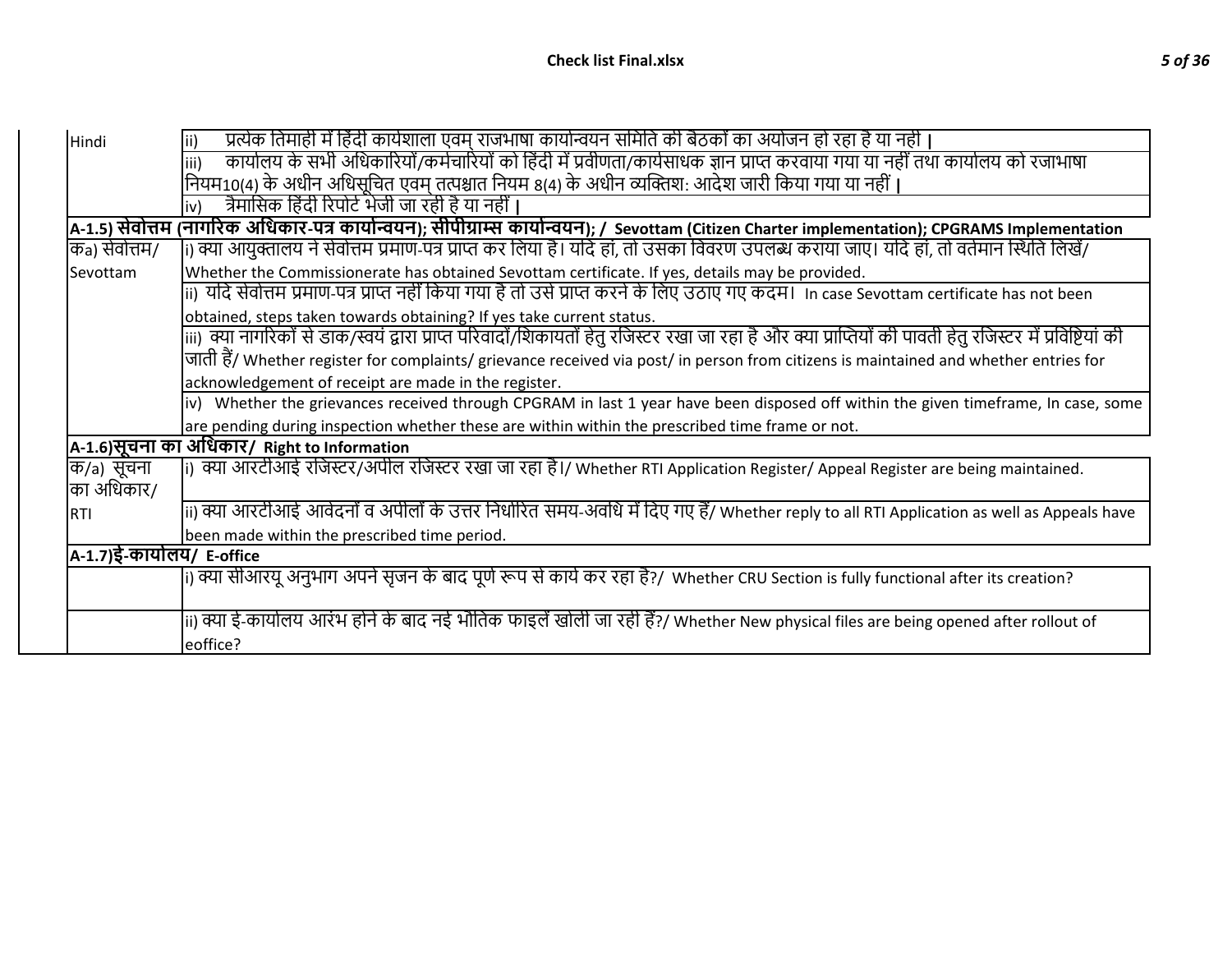| $\overline{2}$  | तकनीकी/Technical                                                                                                                                 |  |  |
|-----------------|--------------------------------------------------------------------------------------------------------------------------------------------------|--|--|
|                 | A-2.1) राजस्व की प्राप्ति/ Revenue Realization                                                                                                   |  |  |
| प्राप्त राजस्व/ | li) क्या निरीक्षण प्रोफामो में उपलब्ध कराया गया डेटा एमपीआर से मेल खाता है/ Whether data provided in the Inspection proforma tallies with        |  |  |
| Revenue         | the MPR.                                                                                                                                         |  |  |
| Realized        | ii) क्या पिछले तीन वर्षों के लिए नियत राजस्व लक्ष्य प्राप्त किया जा रहा है। यदि नहीं, तो उसके कारण।/ Whether the revenue target fixed for the    |  |  |
|                 | last three financial years is being achieved, if not, the reasons thereof.                                                                       |  |  |
|                 | iii) जांच करें कि क्या कैश/क्रेडिट अनुपात में कोई महत्वपूर्ण परिवर्तन हुआ है। यदि हां, तो उसके कारण। / Check whether there is substantial        |  |  |
|                 | change in cash / credit ratio. If yes, then reasons thereof.                                                                                     |  |  |
|                 | iv) क्या टॉप के 25 करदाताओं से राजस्व में वृद्धि हो रही है? यदि कमी हो रही है, तो उसके कारण।/Whether the revenue from top 25 taxpayers           |  |  |
|                 | is increasing? If decreasing, then reasons thereof. Check whether there is substantial increase in payment from ITC. If yes, reason              |  |  |
|                 | thereof.                                                                                                                                         |  |  |
|                 | v) क्या शिखर के 25 आयातकों से प्राप्त राजस्व में वृद्धि हो रही है? यदि कमी हो रही है, तो उसके कारण।/ Whether the revenue from top 25             |  |  |
|                 | Importers is increasing ? If decreasing, then reasons thereof.                                                                                   |  |  |
|                 | vi) क्या करदाताओं की जांच शुरू की गई है जहां उच्च क्रेडिट प्राप्ति और आईटीसी का भुगतान मौजूद है। क्या शिखर के 10-25 सेवा प्रदाताओं से            |  |  |
|                 | प्राप्त राजस में वृद्धि हो रही है। यदि कमी हो रही है, तो उसके कारण। नकद राजस्व में गिरावट को रोकने के लिए की गई कार्रवाई/   Action initiated     |  |  |
|                 | to examine the taxpayers where high credit availment and payment from ITC is there. Whether the revenue from top 10-25 service                   |  |  |
|                 | providers is increasing ? If decreasing, then reasons thereof. Action initiated to arrest the downfall in Cah revenue.                           |  |  |
|                 | vii) राजस्व में संवृद्धि हेतु उठाए गए कदम/ Steps taken for augmenting revenue.                                                                   |  |  |
|                 | viii) राजस्व की शुरू की गई जांच विशेषत: संवेदनशील वस्तुओं और सेवाओं/आयातों के मामलो में/  Action initiated to examine revenue specially          |  |  |
|                 | in case of sensitive goods and services/imports.                                                                                                 |  |  |
|                 | A-2.2 बकाया राजस्व/ Arrears of Revenue                                                                                                           |  |  |
| बकाया राजस्व/   | i) क्या निरीक्षण प्रोफार्मा में दर्शाए गए आंकड़े एमपीआर एवं पुष्ट मांग रजिस्टर से मेल खाते हैं? / Whether the figures reported in inspection     |  |  |
| Arrears of      | proforma tally with that of MPR and confirmed demands register?.                                                                                 |  |  |
| Revenue         | <br>ii) क्या बकाए हेतु रजिस्टर मुख्यालय (कर वसूली शाखा) में रखा जाता है/ Whether register for arrears maintained in HQ(Recovery) Branch.         |  |  |
|                 |                                                                                                                                                  |  |  |
|                 | iii) क्या वसूली के लक्ष्य नियत किए गए हैं। यदि हां, तो क्या वे प्राप्त कर लिए गए हैं/ Whether recovery targets were fixed. If yes, whether these |  |  |
|                 | were achieved.                                                                                                                                   |  |  |
|                 | iv) क्या बकाए के मामलों का वितरण मुख्यालय के कर वसूली शाखा द्वारा रखे जा रहे रजिस्टर//प्रारूप में बकाए की विभिन्न श्रेणियों जैसे सिस्टेट,        |  |  |
|                 |                                                                                                                                                  |  |  |
|                 | the different arrear categories like CESTAT, Commissioner (Appeals), High Court, Supreme Court, etc. in the register/format maintained           |  |  |
|                 | by HQ (Recovery) Branch.                                                                                                                         |  |  |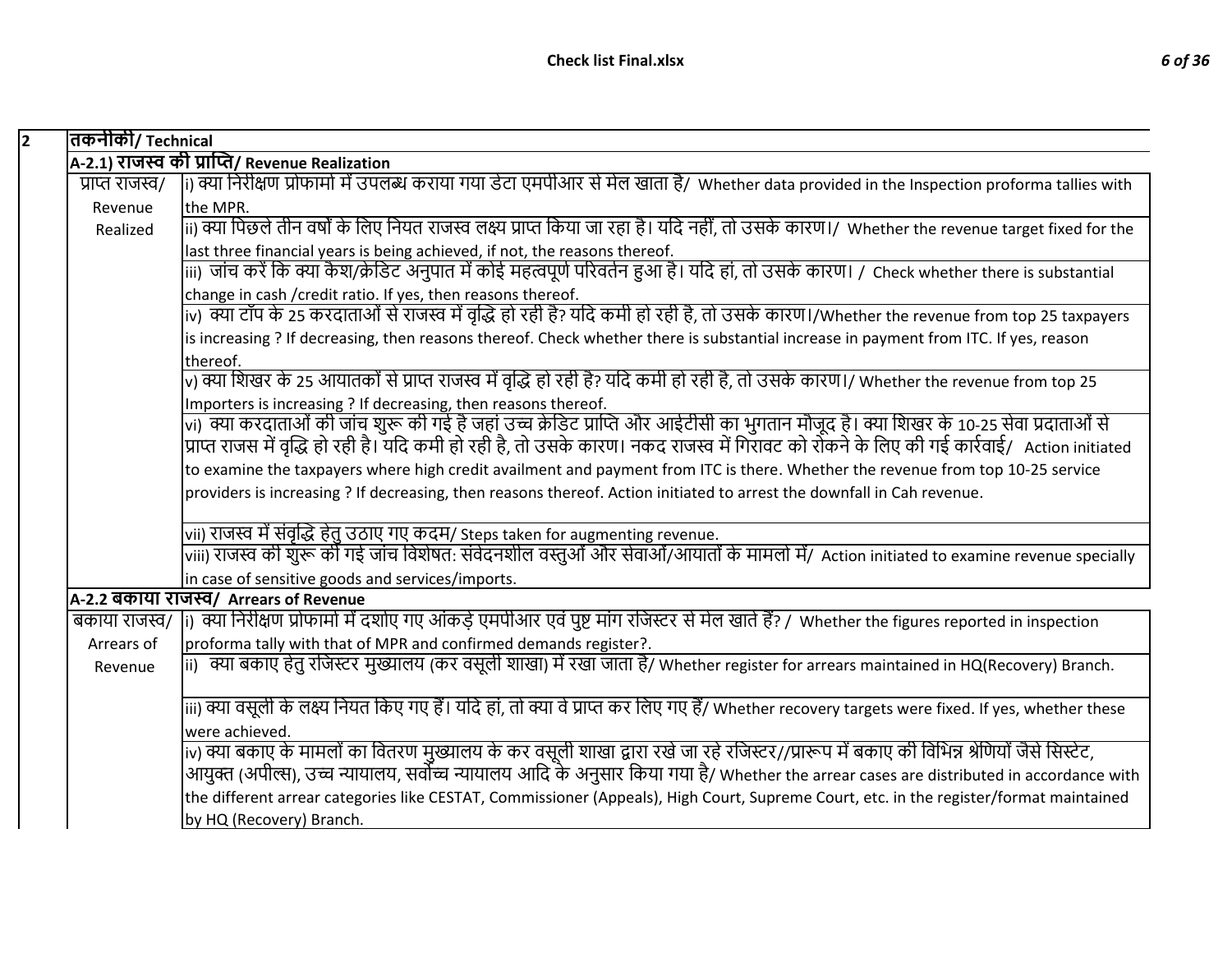v)स्टे के अधीन मामलों में, क्या फाइल में स्टे/प्री-डिपोजिट की प्रति उपलब्ध है? (यार्दाच्छेक आधार प्र फाइलों की जांच करें और संगत वेबसाइट से जांच किरें क्या केस वास्तव में लंबित है अथवा पहले ही उसका निपटारा कर दिया गया है।) सशर्त स्टे के मामले में, क्या आयुक्त (अपील्स), सिस्टेट, न्यायलयों द्वारा स्वीकार की शतें ससमय पूरी कर दी गई थी? क्या प्री-डिपोजिट जांच की जा रही है।/ In cases shown under stay, whether copy of stay/ predeposit available in file? (Examine files on random basis and check with the relevant weeb-site if the case is actually pending or already disposed.. In case of conditional stay, whether the conditions granted by the Commissioner (Appeals) /CESTAT/Courts have been fulfilled within the time limit? Whether Pre deposit verification is being done?

vi) स्टे नहीं दिए गए बकाया के मामलों में, क्या देय राशि की वसूली हेतु उपयुक्त कदम उठाए गए हैं, जैसे: In case of non stayed arrears, whether proper action taken to recover the dues such as :-

अ/a) पार्टी को अंतिम ज्ञात पते पर पत्र लिखा गया है और मामले को प्रभावी रूप से देखा जा रहा है।/ Letters written to the party at the last known address and the matter is effectively pursued.

आ/b) सीमा शुल्क अधिनियम, 1962 की धारा 142(i)(b)के अधीन प्रावधानों के अनुसार सीमा शुल्क विभाग के नियंत्रणाधीन पार्टी/व्यक्ति को देय |रिफंड/डाबैक दावों के रूप में देय राशि को घटा कर केंद्रीय सरकार के क्रेडिट में देय किसी राशि की वसूली हेतु की गई कार्रवाई/ Action taken to recover any sum payable to the credit of Central Govt. by deducting the amount so payable on account of Refund/ Drawback claim owing to the party/ person which is under control of Customs department as per provision under section 142(i)(b) of Customs Act 1962.

इ/c) कार्य कर रही इकाई के मामले में माल के अभिग्रहण/निरूद्ध के माध्यम से वसूली की कार्रवाई आरंभ करना। /क्या फॉमे जीएसटी डीआरसी-10 मिं नोटिस जारी कर. किसी समचित अधिकारी के नियंत्रण किसी माल को नीलामी द्वारा बेचा गया है/ Recovery action initiated by way of seizure/detention of goods in cases of working units. Whether any goods under the control of Proper Officer sold by auction by issuing a notice in Form GST DRC-10?

(ई/d) सीमा शुल्क अधिनियम, 1962 की धारा 142(i)(b) के अधीन यथा विहित सीमा शुल्क प्राधिकारी के नियंत्रणाधीन किसी व्यक्ति से संबंधित माल को |निरूद्ध/बेचने करने कि कार्रवाई/ Action taken to detain/sell the goods belonging to such person which are under control of Customs authority as prescribed under section 142(i)(b) of Customs Act 1962.

e) Whether action being taken by Recovery Cell u/s 142(i)c of the Act by issuing a certificate to Distt Collector/ Jurisdictional GST authority for recovery.

<u>f)</u> यदि पार्टी धन-वापसी/छूट का दावा फाइल करती है, तो क्या धन-वापसी के दावे के विरूध बकाए कर की राशि समायोजित करने की कोई कार्रवाई की गई है। / In case the party files refund/rebate, whether any exercise done to adjust the amount of arrears against the refund claim. No of Form-GST DRC-09 issued in this regard may be informed.

 $_{\rm [g)}$  किसी ऋणदाता जैसे बैंक, बीमा कंपनी, डाक घर, म्यूचुअल फंड आदि को ऐसी राशि को व्यतिक्रमी के स्थान पर सीधे सीमा शुल्क को जमा करने हेतु जारी किया गया कोई नोटिस (गारनिशी आदेश)/ Any notice (Garnishee order) issued to Creditor such as Bank, insurance company, Post Offices, Mutual fund offices etc. to deposit such amount directly to Customs instead to defaulters.

vii) क्या किसी तृतीय व्यक्ति, जिससे व्यतिक्रमी को धन देय है अथवा देय होने वाला है, से कोई वसूली की गई है। इसके लिए क्या फॉमे जीएसटी डीआिसी-13 मेंक ई ि नटस ज िी नकय गय है/ Whether any recovery is made from a third person from whom money is due or become due to defaulter? For this purpose is any notice issued in Form GST DRC-13?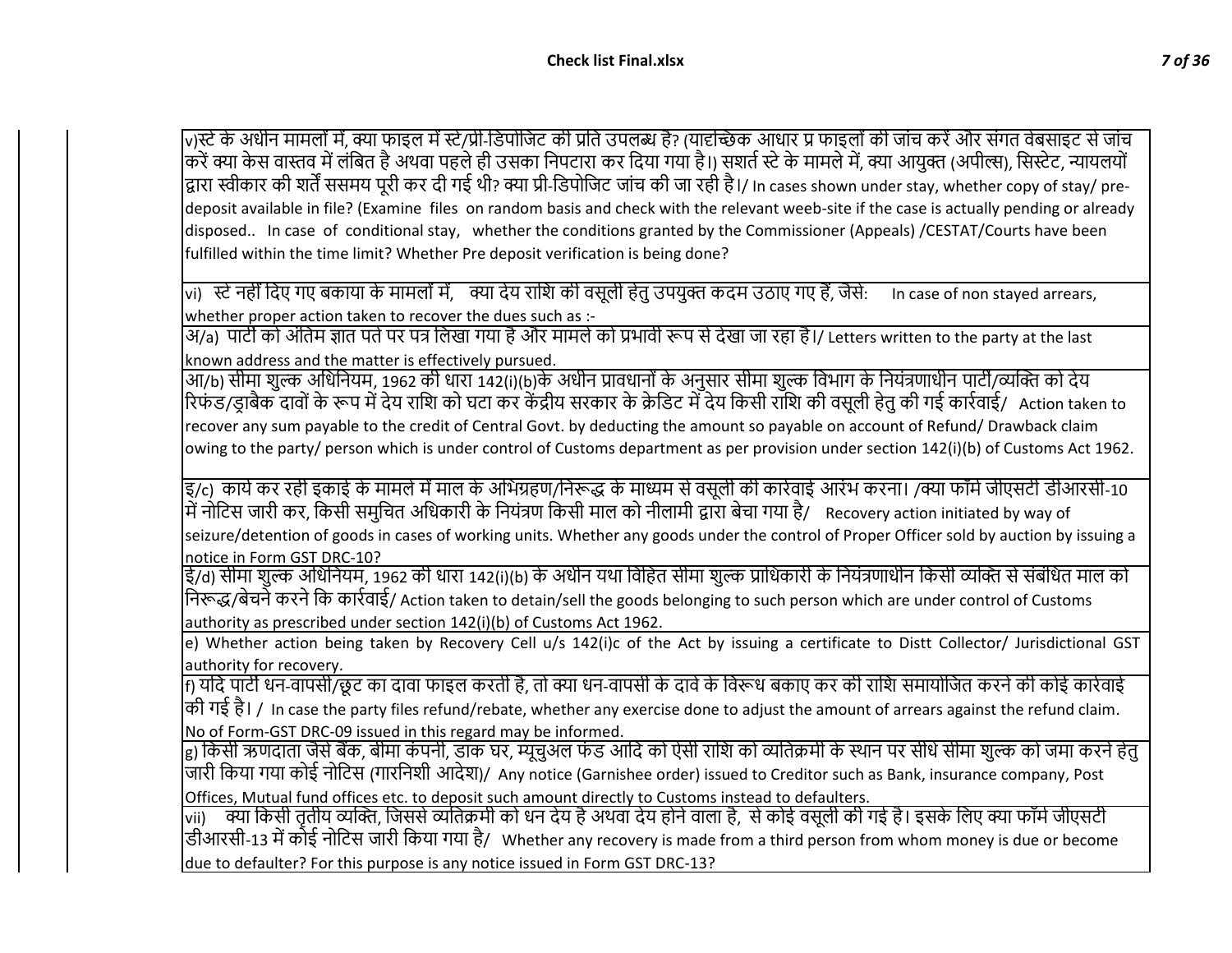| viii) किसी लापता/अथवा बंद इकाई के मामले में/ In case of non traceable/ or unit closed:-                                                                     |
|-------------------------------------------------------------------------------------------------------------------------------------------------------------|
| अ/a) क्या परिसंपत्ति/फैक्टरी के स्वामित्व के बारे में जानने के लिए अन्य एजेंसियों जैसे जिला प्राधिकारी, भू-राजस्व, बैंक, आयकर, डाक प्राधिकारियों से         |
| समन्वय/पूछताछ की गई है ताकि निरूध करने के लिए कार्रवाई की जा सके/ Whether coordination/ enquiries with the other agencies like                              |
| District authorities, land revenue, banks, Income Tax, Post authorities etc. done for knowing the ownership details of property/factory so                  |
| that action for detention can be initiated.                                                                                                                 |
| आ/b)क्या प्रमाण-पत्र कार्रवाई आरंभ की गई है और उन क्षेत्राधिकारियों, जिनके क्षेत्राधिकार के अधीन पार्टी की परिसंपात्तियां/अते-पते होने की संभावना           |
| है, से समन्वय किया गया है।/ Whether certificate action initiated and coordination done with the jurisdictional officers to where the                        |
| properties/whereabouts of the party are likely to be placed.                                                                                                |
| ix) क्या बड़े खाते डालने के लिए निर्धारित मानदंडों के अनुसार मामलों को बड़े खाते डालना अभिनिश्चित किया गया है और बड़े खाते डालने के लिए ले                  |
| लिया गया है/ Whether cases fit for write off ascertained in accordance with the criteria laid down for the same and taken up for write off.                 |
|                                                                                                                                                             |
| x) क्या सी.बी.आई.सी के पत्र फा.सं. 296/202/2017-CX-9 , दिनांक 20.10.2017 से जारी दिशा-निर्देशों को ध्यान में रखते हुए राइट ऑफ कमिटी का                      |
| गठन किया गया है/ Whether write-off committee constituted in view of guidelines of CBEC vide letter F. No. 296/202/2017-CX-9 dated                           |
| 20.10.2017                                                                                                                                                  |
| xi) क्या बीआईएफआर/ओएल मामलों में, दावों को दायर करने के लिए सरकारी वकील नियुक्त किया गया है/ Whether in BIFR/OL cases, Govt.                                |
| counsel appointed for lodging the claim. Whether OL approach by the HQ/division for getting the claim paid/liquidated.                                      |
|                                                                                                                                                             |
| xii) कर संग्रह करने परंतु सरकार को न चुकाने के मामलों में, क्या समुचित अधिकारी द्वारा कारण बताओं नोटिस जारी किया गया है। यदि हां, तो उस                     |
| पर एक वर्ष के अंदर फैसला लेना होगा और इसके संबंध में आदेश फॉर्म जीएसटी डीआरसी-07 में जारी करना होगा। In case of tax collected but                           |
| not paid to the government, is any SCN issued by the proper officer? If yes, then the same has to be decided within one year and order                      |
| to this effect is to be issued in Form GST DRC-07.                                                                                                          |
| xiii) क्या आयुक्तालय ने कर और अन्य राशि का भुगतान किस्तों में करने के लिए मंजूरी दी है?  क्या ये भुगतान देय तारिखों को कर दिए गए हैं?/ Has                  |
| the commissionerate granted payment of tax & other amounts in installments? Has the same been paid on due dates?                                            |
| xiv) क्या बीआईएफआर में कोई मामले लंबित है? एनसीएलटी में स्थानांतरण न करने के कारण/ Are there any cases pending in BIFR? Reasons for                         |
|                                                                                                                                                             |
| not transfering to NCLT.<br>xv) एनसीएलटी दावे ससमय दायर कर दिए गए हैं?/NCLT claims have been filed on time?                                                 |
| A-2.3 कर अपवंचन/तस्करी-रोधी, एसआईआईबी/ Anti-evasion/Anti-Smuggling/SIIB                                                                                     |
| <b>अपवंचन रोधी/  </b> i) क्या निरीक्षण प्रोफामो में दशोए गए आंकड़े एमपीआर और 335J/RST-15 रजिस्टर से मेल खाते हैं/Whether the figures reported in inspection |
| Anti Evasion   proforma tally with that of MPR and with 335J/RST-15 register?                                                                               |
| ii) क्या 335J/RST-15  रजिस्टर का रखरखाव शीर्ष बोर्ड के परिपत्र के अनुसार किया जा रहा है और क्या उसके कॉलम समुचित रूप से भरे जा रहे हैं/                     |
| Whether in 335J/RST-15 register heads are being maintained in accordance with the Board Circular and all columns filled properly.                           |
|                                                                                                                                                             |
|                                                                                                                                                             |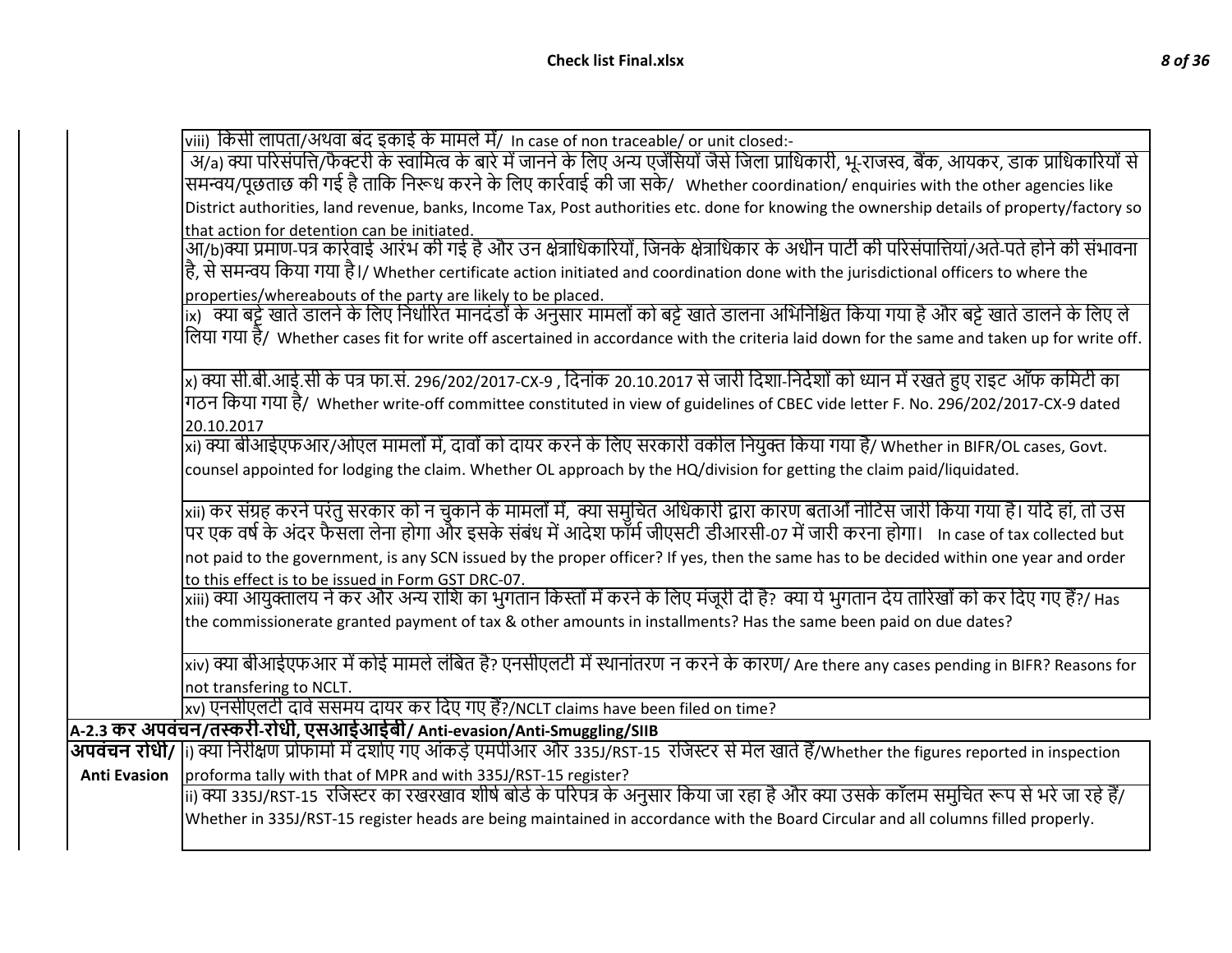liji) क्या सभी फाइलों में अभिग्रहण/गैर अभिग्रहण के क्रमश: 48/72 घंटों के भीतर A.E.II /DRI-II i जरी कर दिया गया है/ Whether A.E.II /DRI-II is issued within 48/72 hours in seizure/non seizure cases respectively in all the files?

iv) तलाशी अधिपत्र रजिस्टर - क्या समुचित रूप से रखा जा रहा है या नहीं? तलाशी अधिपत्र की विवरणी समुचित रूप से बनाई जा रही है अथवा िही।ों / Search Warrant Register - Whether maintained properly or not? Return of search warrant done properly or not?

[v] क्या अधिनियम की धारा 110 के अधीन अभिग्रहण की तारीख से (06) माह के भीतर कारण बताओ नोटिस जारी किए जा रहे हैं (यदि सीमा शुल्क अधिनियम, 1962 की धारा 110(a) के अधीन कोई अनंतिम रिलीज न दिया गया हो)/ Whether SCNs are being issued within (06) months from the date of seizure u/s 110 of the Act (In case no Proviosonal release given u/s 110(A) of the C.A. 1962)

vi)गिरफ्तारी रजिस्टर - क्या समुचित रूप से रखा जा रहा है या नहीं?तलाशी अधिपत्र की विवरणी समुचित रूप से बनाई जा रही है अथवा नहीं। Arrest Register - Whether maintained properly or not? Return of search warrant done properly or not?

vii) क्या सम्मन रजिस्स्टर रखा जा रहा है? क्या एक व्यक्ति को बहुत से सम्मन जारी किए गए हैं? हाजिर न होने के कारण।/ Is Summons Register maintained? Whether multiple summons have been issued to the same person. Action taken for non-appearance.

<u>viii)</u>वैयक्तिक फाइलों से जांच करें की क्या वर्तमान जांच के दौरान पिछली अवधि/पिछली जांच/लेखा परीक्षा के अधीन कवर न की गई अवधि पर भी |विचार किया गया था।(यादच्छिक आधार पर जांच करें कि पिछली अवधि करव की गई थी) / Examine from individual files whether past period/ period not covered under previous investigation/audit has been taken into during the current investigation? (Examine files on random bases to check whether past period covered)

a) क्या दस्तावेजों/माल के अभिग्रहण अथवा तलाशी या निरीक्षण करने के लिए फॉर्म जीएसटी आईएनएस-01 में प्राधिकार देने के लिए सतत क्रम संख्या दिने के लिए कोई रजिस्टर रखा जा रहा है?/ Whether any register is being maintained for allotting continuous serial number to Authorisation in Form GST INS- 01 issued to conduct inspection or search or seizure of goods/documents etc?

b) कितने मामलों में फॉर्म GST INS-02 में अभिग्रह्ण के आदेश जारी किए गए हैं?/In how many cases an of order of seizure in Form GST INS-02 is issued?

c) माल के निपटान/हटाने/त्यागने अथवा अन्यथा संबंध रखने वाले माल, आदि को अवरूद्ध करने के लिए कितने मामलों में फॉमे GST INS-03 में निर्षेध आदेश ज िी नकए गए हैं?/ In how many cases an order of prohibition in Form GST INS-03 is issued restraining the disposal/removal/part with or otherwise deal with the concerned goods?

d) बिगड़ने वाले/जोखिम वाले माल के मामले में, क्या उसके त्वरित निपटान हेतु कोई प्रयास किया गया?/ In case of perishable/hazardous goods, is any attempt made for prompt disposal?

e) कितने मामलों में अभिग्रहित माल फॉर्म GST INS-04 में निर्मुक्त कर दिया गया है?/ In how many case seized goods have been released provisionally in form GST INS-04?

ix) क्या जांच हेतु मामले 6 माह से अधिक की अवधि से लंबित हैं। ऐसे मामलों की सूची बनाई जाए और ऐसे मामलों के कारण लिखे जाएं/ Whether cases pending for investigation for more than 6 months. List of such cases to be made and reasons for such cases to be recorded.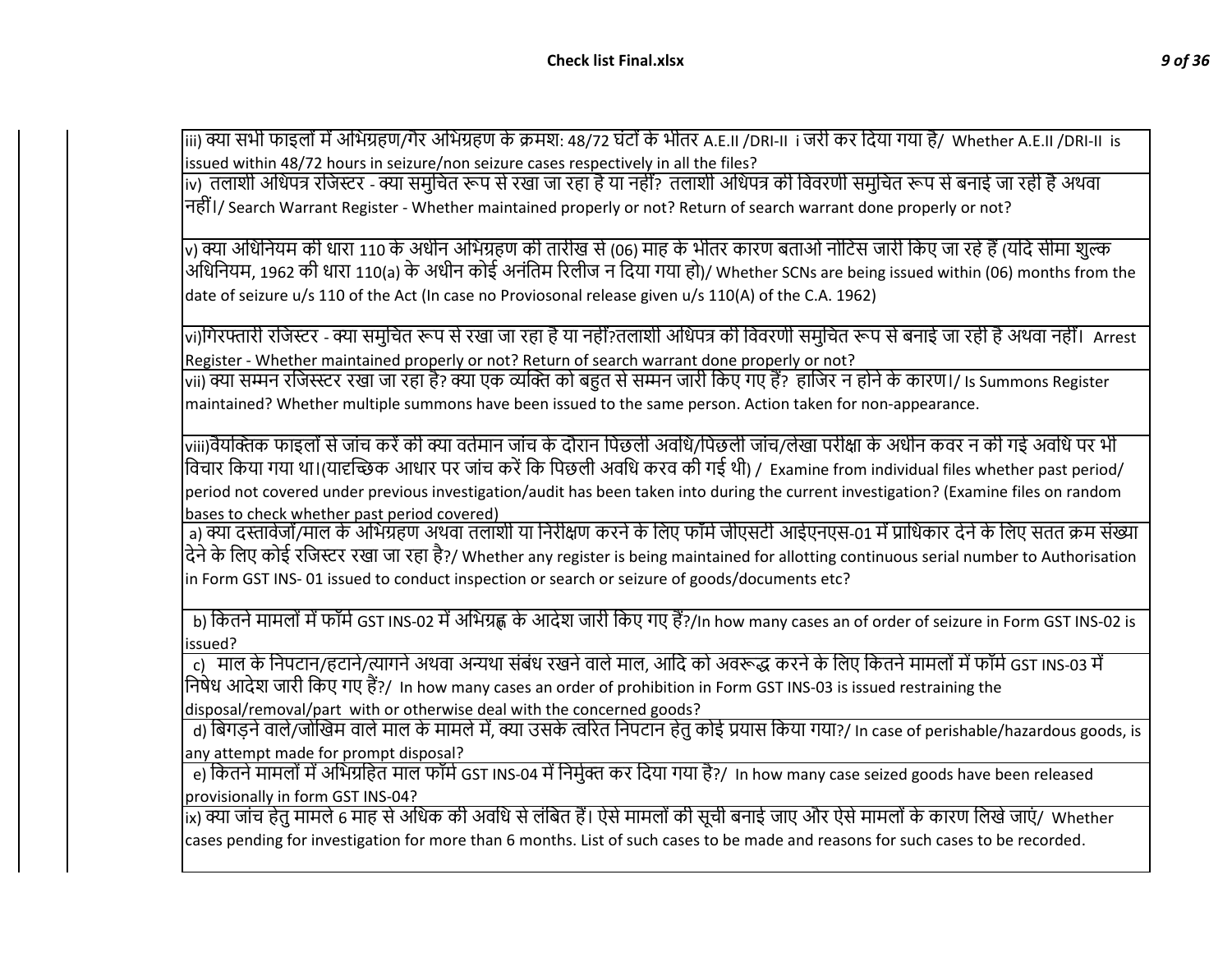|                            | x) क्या जांच के दौरान कोई अवधि कालातीत हुई है (यादच्छिक आधार पर लंबित जांच और बंद की गई फाइलें, दोनों की जांच करें) . कारण लिखे जाएं/           |
|----------------------------|-------------------------------------------------------------------------------------------------------------------------------------------------|
|                            | Whether any period time-barred during the course of investigation (Check both pending investigation and closed files on random basis).          |
|                            | Reasons to be recorded.                                                                                                                         |
|                            | xi)  बंद की गई फाइलों के मामले में (कुछ यादृच्छिक रूप से ली जाएं), क्या फाइल सक्षम प्राधिकारी द्वारा बंद की गई है। In case of closed files (few |
|                            | shall be taken up randomly), whether the file has been closed by the competent authority?                                                       |
|                            | xii)  क्या केस तृतीय पक्ष सूचना के अधीन दर्ज किया गया है.  (ए) की गई वसूलियां; (बी) जारी किए गए एससीएन; का विवरण/  whether case booked          |
|                            | under third party information. Details of a) Recoveries made; b) SCN Issued                                                                     |
|                            | xiii) क्या पुरस्कार संवितरण रजिस्टर रखा जा रहा है/Whether reward disbursement register is maintained.                                           |
|                            | xiv) क्या खबरी और सरकारी कर्मचारी को पुरस्कार फा.सं. R-13011/06/2001-CUS(AS) से जारी मंत्रालय के दिनांक 20.06.2001, यथा संशोधित                 |
|                            | दिनांक 16.04.2004 के दिशा-निर्देशों के अनुसार मंजूर किए गए हैं। क्या खबरी को कोई अग्रिम पुरस्कार, यदि कोई है तो, दिशा-निर्देशों के अनुसार       |
|                            | मंजूर किया गया है/ Whether reward to Informer and Govt. Officer sanctioned as per Ministry's guidelines issued vide F. No. R-                   |
|                            | 13011/06/2001-CUS(AS) dated 20.06.2001 and revised on 16.04.2004. Whether advance reward sanctioned to informers, if any, is as per             |
|                            | guidelines.                                                                                                                                     |
| ग्राह्य आईटीसी             | इनपुट टैक्स क्रेडिट का लाभ लेने के लिए जाली बिलों के प्रयोग के कितने मामले पकड़े गए हैं। उनके विरुद्ध क्या कार्रवाई की गई है। How many cases    |
| में/ In                    | have been detected for using fake bills to avail the benefit of Input Tax credit. What action has been taken against them                       |
| admissible ITC             |                                                                                                                                                 |
|                            |                                                                                                                                                 |
| ई-वे बिल/ E-               | ई-वे बिल के दुरुपयोग के कितने मामले पकड़े गए हैं/ How many cases have been detected for mis-use of E way bill?                                  |
| way bill                   |                                                                                                                                                 |
| सर्चत परिपत्र/             | क्या किसी सचेत परिपत्र के द्वारा कार्य प्रणाली परिचालित की गई है? उसका विवरण दिया जाए। whether any alert Circular is issued thereby             |
| Alert circular             | circulating the modus-operandi? Details thereof may be given.                                                                                   |
| A-2.4) लेखा परीक्षा/ Audit |                                                                                                                                                 |
| लेखा परीक्षा/              | i) क्या मुख्यालय में लेखा परीक्षा रजिस्टर रखा जा रहा है?/ Whether audit register is being maintained in the Headquarters?                       |
| <b>Audit</b>               | ii) क्या सभी लंबित सेरा पैरों के जवाब समय पर भेज दिए गए अथवा वे अभी लंबित हैं?/ Whether replies to all pending CERA para (received prior        |
|                            | to 1 month) sent timely or pending?                                                                                                             |
|                            | iii)सेरा आपत्तियों के सभी मामलो में, क्या पैरा को समुचित रूप से स्वीकार करने अथवा उसका प्रतिवाद करने के लिए प्रत्युत्तर लेखा परीक्षा को भेजा    |
|                            | .<br> गया है (सभी फाइलें यह देखने के लिए चैक की जाएं कि क्या पैरा स्वीकार किया गया है या उसका प्रतिवाद किया गया है) In all the cases of CERA    |
|                            | objections, whether a reply stating a proper acceptance or contesting the para, sent to the audit. (All the files should be checked to see      |
|                            | whether para was contested or accepted)                                                                                                         |
|                            | iv) क्या उन मामलो में जिनमें पैरा स्वीकार करा गया है, एससीएन जारी किया गया है अथवा नहीं/ Whether in cases where para was accepted, SCN          |
|                            | has been issued or not.                                                                                                                         |
|                            | v) क्या ऊपर (iv) के मामलों में जिनमें पैरा स्वीकार किया गया है, कोई वसूली/राशि जमा की गई है/ Whether in cases at (iv) above where paras         |
|                            | were accepted whether any recoveries made/ amount deposited.                                                                                    |
|                            |                                                                                                                                                 |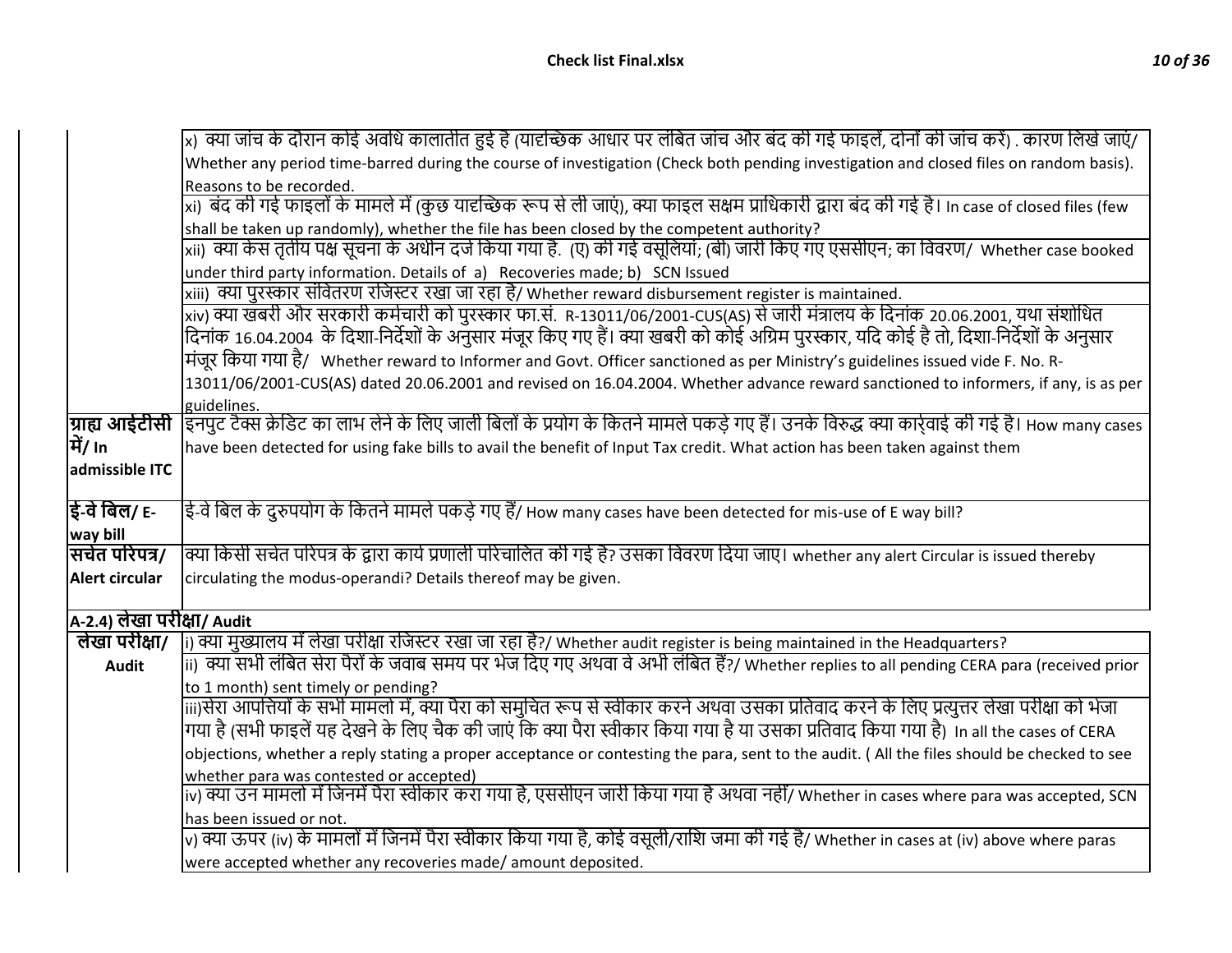|                | vi) क्या ऊपर (iv) में जारी एससीएन का न्याय निर्णयन किया गया है अथवा अभी तक लंबित है/ Whether SCN issued in (iv) above has been                                    |
|----------------|-------------------------------------------------------------------------------------------------------------------------------------------------------------------|
|                | adjudicated or still pending.                                                                                                                                     |
|                | vii) जिन मामलों में पैरा का प्रतिवाद किया गया है, प्रतिवादी जवाब निर्धारित समय में भेज दिया गया है अथवा नही/ Whether in cases where para                          |
|                | was contested, contested reply sent within stipulated time or not? (no need to issue protective demand as per latest instruction. Instead                         |
|                | reply should be given on time)                                                                                                                                    |
|                | viii) यदि (vii) के अनुसार जिन मामलों में संरक्षी मांग जारी की गई है, तो क्या उसे कॉल बुक में स्थानांतरित कर दिया गया है? (08.04.2016 से पूर्व के                  |
|                | मामलो के लिए)/ In case protective demand was issued in accordance with (vii), whether the same was transferred to call book.(For                                  |
|                | cases prior to 08.04.2016)                                                                                                                                        |
|                | ix) क्या वे मामले/एससीएन जो कॉल बुक स्थानांतरित किए गए थे, बी.सी. No. 1023/11/2016-CX, दिनांक 08.04.2016 के अनुसार, पैरा के प्रतिवाद के                           |
|                | कारण क्या कॉल बुक से निकाल लिए गए हैं/ वे Whether cases/SCN transferred to call book, since paras were contested were taken out of                                |
|                | call book in accordance with B.C No. 1023/11/2016-CX dated 08.04.2016                                                                                             |
|                | x) क्या लेखा परीक्षा आपत्तियों हेतु सेरा/सीआरए और आयुक्तालय के कार्मिकों के मध्य बैठक नियमित रूप से आयोजित की जा रही है? पिछली तीन                                |
|                | बैठकों में कितने पैरा बंद किए गए हैं? अंतिम बैठक की तारीख./ Whether meeting between the staff of CERA/ CRA and Commissionerate for                                |
|                | Audit objections held regularly. How many paras closed in last three meetings? Date of the last meeting.                                                          |
|                |                                                                                                                                                                   |
| <b>CGST</b>    | Is special audit of accounts of a registered person is ordered by the Commissioner? If yes, whether the nominated CA has given his                                |
|                | report in Form ADT-04 or any extension is given?                                                                                                                  |
|                | A-2.5) न्याय निर्णयन/ Adjudication                                                                                                                                |
| न्याय निर्णयन/ | li) क्या निरीक्षण प्रोफार्मा/टेंपलेट में दर्शाए गए आंकड़े एमपीआर और न्याय निर्णयन शाखा के रजिस्टर के साथ मेल खाते हैं?/ Whether figure                            |
| Adjudication   | reported in inspection proforma/ template tally with that of MPR and with the register in adjudication branch.                                                    |
|                | ii) क्या मसौदा एससीएन एवं डिमांड नोटिस हेतु रजिस्टर रखा जा रहा है?/ Whether the register for draft SCN and demand notice is being                                 |
|                | maintained?                                                                                                                                                       |
|                | iii) लंबित न्यान निर्णयन के मामले में/ In case of pending adjudications:-                                                                                         |
|                | a) क्या एससीएन जारी होने के बाद पीएच की तारीख समय पर दे दी गई थी?/ Whether timely PH date is given after issuance of SCN?                                         |
|                | b) क्या अंतिम निर्णायक पीएच के बाद एक माह की निर्धारित अवधि के भीतर न्याय निर्णयन आदेश जारी कर दिए गए हैं? उन मामलों की सूची ली जाए                               |
|                | जिनमें अंतिम पीएच के बाद 60 दिनों से अधिक दिनों के बाद न्याय निर्णयन किया गया है/ Whether the adjudication orders have been issued                                |
|                |                                                                                                                                                                   |
|                | within the prescribed period of one month after last conclusive PH? List of cases where case was adjudicated after more than 60 days of                           |
|                | last PH should be taken.<br>iv) क्या विभाग द्वारा स्वीकृत सेरा आपत्तियों पर आधारित एससीएन का न्याय निर्णयन हो गया है अथवा लंबित है/ Whether the SCN based on CERA |
|                | objections admitted by the department have been adjudicated or pending?                                                                                           |
|                | v) क्या न्याय निर्णयन की लंबिता सूची में नए सिरे से मामले शामिल कर लिए गए हैं?/ Whether denovo case have been added to the pendency list                          |
|                | of adjudications?                                                                                                                                                 |
|                |                                                                                                                                                                   |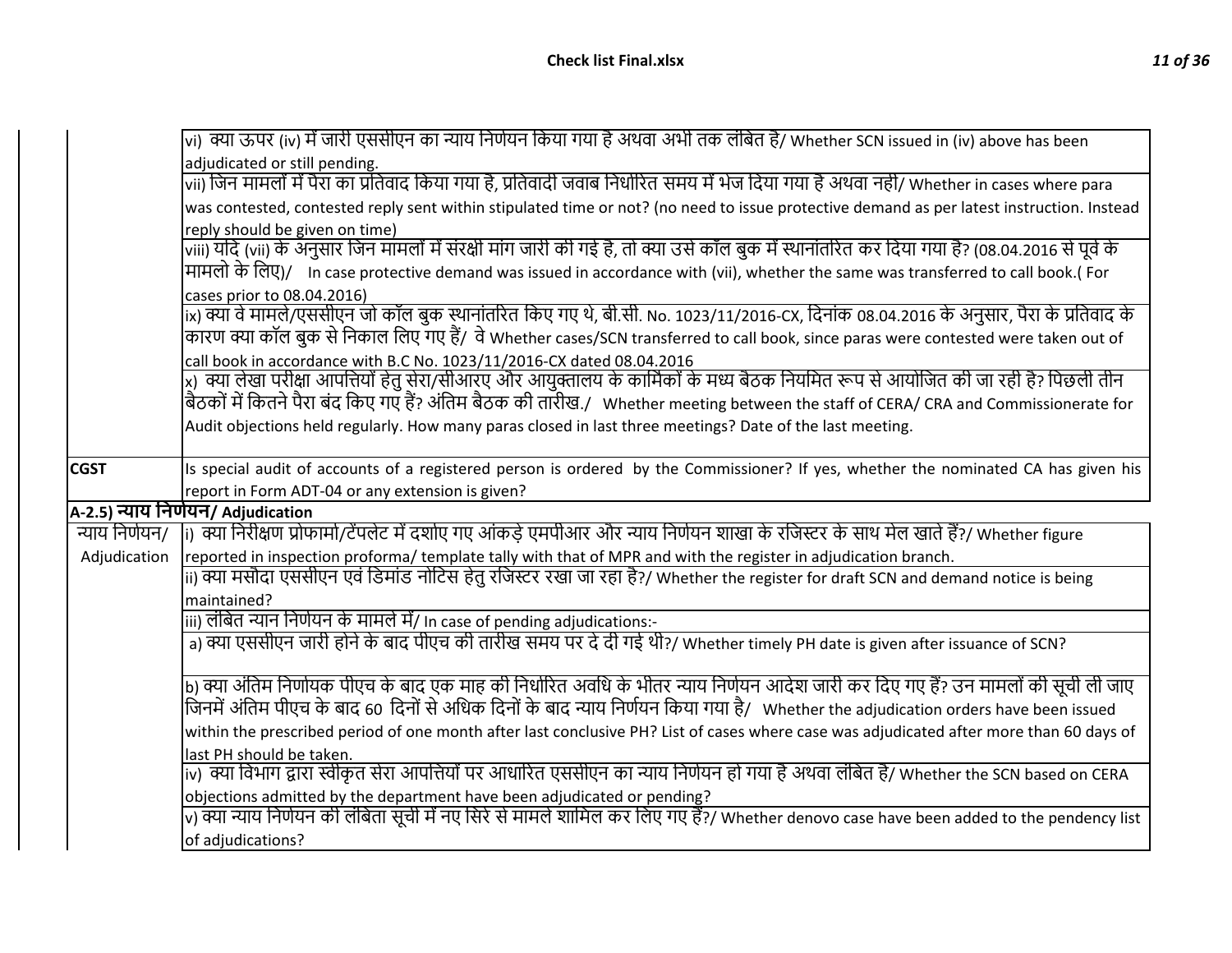**Check list Final.xlsx** *12 of 36*

|                           | vi) 1 वर्ष से अधिक की अवधि से न्याय निर्णयन हेतु लंबित मामलों की संख्या और संबंद्ध राजस्व/ Adjudication pendency of cases more than 1 year           |
|---------------------------|------------------------------------------------------------------------------------------------------------------------------------------------------|
|                           | and substantial revenue involved reasons thereof.                                                                                                    |
|                           | vii) क्या संबंधित फाइलों की अभियोजन दृष्टिकोण से जांच की गई है?/ Whether the prosecution angle has been examined in relevant files?                  |
|                           |                                                                                                                                                      |
|                           | viii)क्या एससीएन का सीमा शुल्क अधिनियम, 1962 की धारा 28(9) के अधीन निर्धारित समय सीमा के भीतर न्याय निर्णयन किया गया है/ Whether                     |
|                           | SCNs are adjudicated within the time limit prescribed under section 28(9) of Customs Act 1962.                                                       |
| A-2.6) कॉल बुक/ Call Book |                                                                                                                                                      |
| । कॉल बुक/ Call           | [i]क्या निरीक्षण प्रोफार्मा में दर्शाए गए आंकड़े एमपीआर से मेल खाते हैं?/ Whether figure reported in inspection proforma tally with that of MPR?     |
| <b>Book</b>               | ii)क्या कॉल बुक रजिस्टर रखे जा रहे हैं?/ Whether the call book registers are being maintained?                                                       |
|                           | iii) क्या कॉल बुक में स्थानांतरित किए गए मामले बोर्ड के दिशा-निर्देशों के अनुसार निर्धारित चार श्रेणियों के अंतर्गत आते हैं? ( इस हेतु सभी फाइलों की |
|                           | जांच की जाए) /Whether the cases transferred to Call Book are covered under four categories prescribed as per Board guidelines? (All files            |
|                           | should be checked for the same)                                                                                                                      |
|                           | iv) क्या दिनांक 10.03.2017 के मास्टर परिपत्र संख्या 1053/02/2017/Cx के अनुसार मामलों की और विभिन्न अपीलीय प्राधिकरणों में मामलों के स्टेटस           |
|                           | की नियमित समीक्षा की जा रही है?/ Whether the cases are being reviewed regularly as per master Circular No. 1053/02/2017/CX dated                     |
|                           | 10.03.2017 and status of cases in various appellate authorities are being done?                                                                      |
|                           | v) क्या दिनांक 08.04.2016 के परिपत्र संख्या 1023/11/2016-CX को ध्यान में रखते हुए, सेरा आपत्तियों के आधार पर कॉल बुक में स्थानांतरित किए गए          |
|                           | मामले न्याय निर्णयन हेतु बाहर निकाले जा रहे हैं?/ Whether the cases transferred to Call Book on the basis CERA objections are being taken            |
|                           | out for adjudication in view of the Circular No. 1023/11/2016-CX dated 08.04.2016?                                                                   |
| A-2.7) पुनरीक्षण/ Review  |                                                                                                                                                      |
| पुनरीक्षण/                | i) क्या अपीलीय प्राधिकरण अनुसार रजिस्टर रखे जा रहे हैं?/ Whether the registers are being maintained appellate authority wise?                        |
| Review                    |                                                                                                                                                      |
|                           | jij) क्या सांविधिक समय सीमा के भीतर मामलों का पुनरीक्षण किया गया है? 2/3/6 माह जैसा भी लागू हो (यादृच्छिक फाइलों की जांच करें।/ Whether              |
|                           | all the cases are reviewed within statutory time limit? 2/3/6 months as applicable (check files randomly)                                            |
|                           | iii) क्या पुनरीक्षण प्राधिकारी द्वारा विभागीय अपीलें विधि के अधीन निर्धारित समय-सीमा के भीतर फाइल की जा रही हैं? (यादृच्छिक आधार पर फाइलों           |
|                           | की जांच करें)/ Whether departmental appeals by the reviewing authority are being filed within time limit as prescribed under law?                    |
|                           | (Examine files on random basis).                                                                                                                     |
|                           | iv) सिस्टेट द्वारा विभाग के पक्ष में मामले और विभागीय अपीलों को स्वीकार करने के मामलों के प्रतिशत का विश्लेषण/ Analysis of percentage of             |
|                           | cases in favour of department and percentage of departmental appeals rejected by the CESTAT                                                          |
|                           | A-2.8)विधि (कोर्ट मामले)/ Legal (Court Cases)                                                                                                        |
| विधि/Legal                | i) क्या न्यायालयों में चल रहे मामलों की सूची/रजिस्टर रखा गया है?/ Whether list/register of cases in Courts, maintained                               |
|                           | ii) क्या उच्च न्यायालय/सिस्टेट में ऐसे एक समान मामले में लंबित हैं जिनमें सर्वोच्च न्यायालय ने निर्णय दिया हो, को बोर्ड के फा.सं.                    |
|                           | 390/Misc./67/2014-JC से जारी दिनांक 18.12.2015 के अनुदेश के अनुसार वापिस ले लिया गया हो/ Whether cases pending in HC/CESTAT                          |
|                           | where Supreme Court has decided on an identical matter have been withdrawn as per Board's Instruction F. No. 390/Misc./67/2014-JC                    |
|                           | dated 18.12.2015.                                                                                                                                    |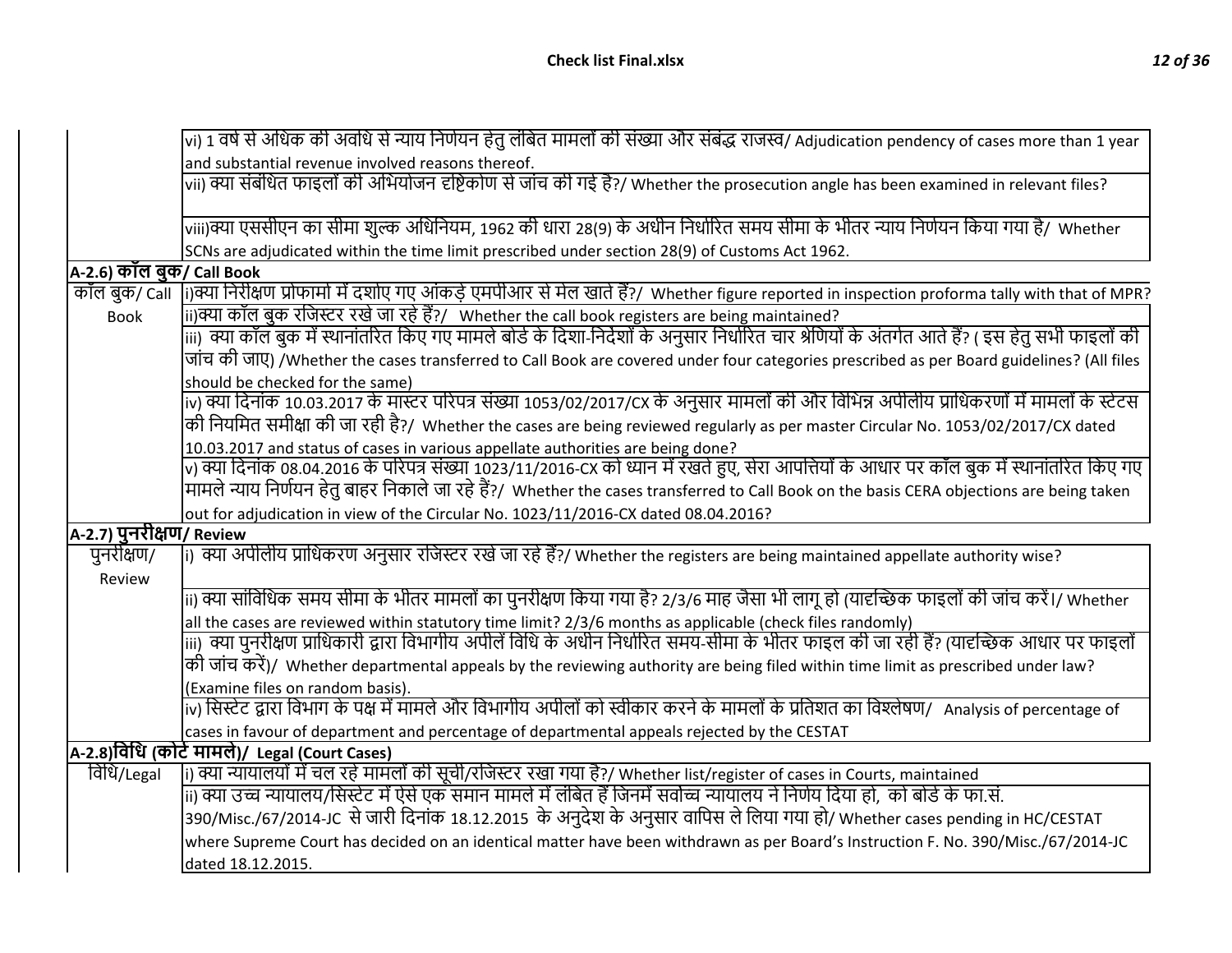**Check list Final.xlsx** *13 of 36*

|                                                                                                                                             | iii) क्या विधि बिल रजिस्टर रखा गया है/ Whether legal bills register is maintained                                                             |  |  |
|---------------------------------------------------------------------------------------------------------------------------------------------|-----------------------------------------------------------------------------------------------------------------------------------------------|--|--|
| iv) क्या अपेक्षित ज्ञापन के अनुसार, विधि बिल मंजूर किए गए हैं (यादच्छिक आधार पर फाइलें चैक करें)/Whether legal bills sanctioned, as per the |                                                                                                                                               |  |  |
| requisite Office Memorandum (check files on random basis).                                                                                  |                                                                                                                                               |  |  |
|                                                                                                                                             | v) क्या विभाग द्वारा (यथा आवश्यकतानुसार) वकील से स्टे लेने/स्टे हटवाने/आवेदन को शीघ्र सूचीबद्ध करने हेतु संपर्क किया गया है और ऐसे आवेदन      |  |  |
| फाइल किए गए हैं/ Whether Counsel are contacted for stay/ stay vacation/ early listing application (as required) by the department and       |                                                                                                                                               |  |  |
|                                                                                                                                             | such application are filed.                                                                                                                   |  |  |
|                                                                                                                                             | vi) क्या वकील के माध्यम से विभाग द्वारा कोर्ट मामलों को समुचित रूप से अटेंड किया गया है/ Whether Court cases are attended properly by         |  |  |
|                                                                                                                                             | the department through Counsel.                                                                                                               |  |  |
|                                                                                                                                             | vii) क्या उन मामलों जिनमें विभाग ने अपील दायर की है, की सूची अपीलीय प्राधिकरण अर्थात उच्च न्यायालय/सर्वोच्च न्यायालय वा रखी गई है और          |  |  |
|                                                                                                                                             | इससे संबंधित रजिस्टर रखा जा रहा है अथवा नहीं// Whether list of cases where department has filed appeal has been maintained, appellate         |  |  |
|                                                                                                                                             | authority wise i.e. HC/SC and register of the same maintained is not.                                                                         |  |  |
|                                                                                                                                             | viii) सिस्टेट/उच्च न्यायालय/सर्वोच्च न्यायालय में लंबित मामलों की फाइलें चैक करें कि क्या एसपीपी और कोर्ट की वेबसाइट के माध्यम से उनके स्टेटस |  |  |
| की समीक्षा/जांच की जाती है अथवा नहीं/ Check from files in cases pending at CESTAT/HC/SC, whether from time to time the status was           |                                                                                                                                               |  |  |
|                                                                                                                                             | reviewed/checked through SPP, and on court website.                                                                                           |  |  |
|                                                                                                                                             | ix) क्या आयुक्तालय में LIMBS रखी जा रही है/ Whether LIMBS is maintained in the Commissionerate.                                               |  |  |
| A-2.9) अभियोजन/ Prosecution                                                                                                                 |                                                                                                                                               |  |  |
| अभियोजन/                                                                                                                                    | i) क्या अभियोजन की स्वीकृति के बाद उचित समय-सीमा के अंदर अभियोजन आरंभ कर दिया गया था। अभियोजन के आरंभ और अभियोजन की                           |  |  |
| Prosecution                                                                                                                                 | स्वीकृति मध्य समय अंतराल को सभी मामलों में चैक करें। ऐसे मामलों की सूची तैयार की जाए/ Whether the prosecution was launched within a           |  |  |
|                                                                                                                                             | reasonable time frame of sanctioning the same. Time gap between initiation and sanction and filing of prosecution to be checked in all        |  |  |
|                                                                                                                                             | cases. List of such cases to be prepared.                                                                                                     |  |  |
|                                                                                                                                             | ii) क्या अभियोजन के आदेश/आरंभ करने के संबंध में बोर्ड के अनुदेश संख्या 1009/16/2015-CX एवं 27/2015-Customs, दिनांक 23.10.2015 का              |  |  |
|                                                                                                                                             | पालन किया जा रहा है अथवा नहीं। (वैयक्तिक फाइलों से चैक करें)/ Whether Board's Instruction No. 1009/16/2015-CX and 27/2015-Customs             |  |  |
|                                                                                                                                             | dated 23.10.2015 for ordering/launching of prosecution are being followed or not? (Check from individual file).                               |  |  |
|                                                                                                                                             |                                                                                                                                               |  |  |
|                                                                                                                                             | iii) जांच करें कि क्या बोर्ड के परिपत्र सं. 1018/16/2016-CX, दिनांक 29.02.2016 15 के अनुसरण में 15 वर्षों से अधिक की अवधि के मामले जिनमें 5   |  |  |
|                                                                                                                                             | लाख से कम का केंद्रीय उत्पाद शुल्क संबद्ध है, की छानबीन की जा रही है और आवश्यक कार्रवाई की गई है/ Check whether the cases pending for         |  |  |
|                                                                                                                                             | more than 15 years in C. Ex. involving duty less than Rs. 5 Lakhs are being scrutinized in accordance per Board Circular No. 1018/16/2016-    |  |  |
|                                                                                                                                             | CX dated 29.02.2016 and necessary actions as due have been taken?                                                                             |  |  |
|                                                                                                                                             | A-2.10)अनंतिम निर्धारण/ Provisional Assessment                                                                                                |  |  |
| अनंतिम                                                                                                                                      | i) क्या रजिस्टर रखे जा रहे हैं?/Whether the registers are being maintained?                                                                   |  |  |
| निर्धारण/                                                                                                                                   | ii) क्या अनंतिम निर्धारण आदेश जारी किए गए हैं?/Whether provisional assessment order has been issued?                                          |  |  |
| Provisional                                                                                                                                 | iii) क्या सीमा शुल्क अधिनियम, 1962 की धारा 18 के अधीन अनंतिम रूप से आगम-पत्र को देखते समय B-C 38/2016-Cus दिनांक 22.08.2016 में               |  |  |
| Assessment                                                                                                                                  | यथा निर्धारित बैँक गारंटी अथवा प्रतिभूति प्राप्त की गई थी या नहीं/ Whether the required B/G or Security obtained as prescribed in B-C         |  |  |
|                                                                                                                                             | 38/2016-Cus dated 22.08.2016 while accessing the Billl of Entry provisionaly u/s 18 of C.A. 1962.                                             |  |  |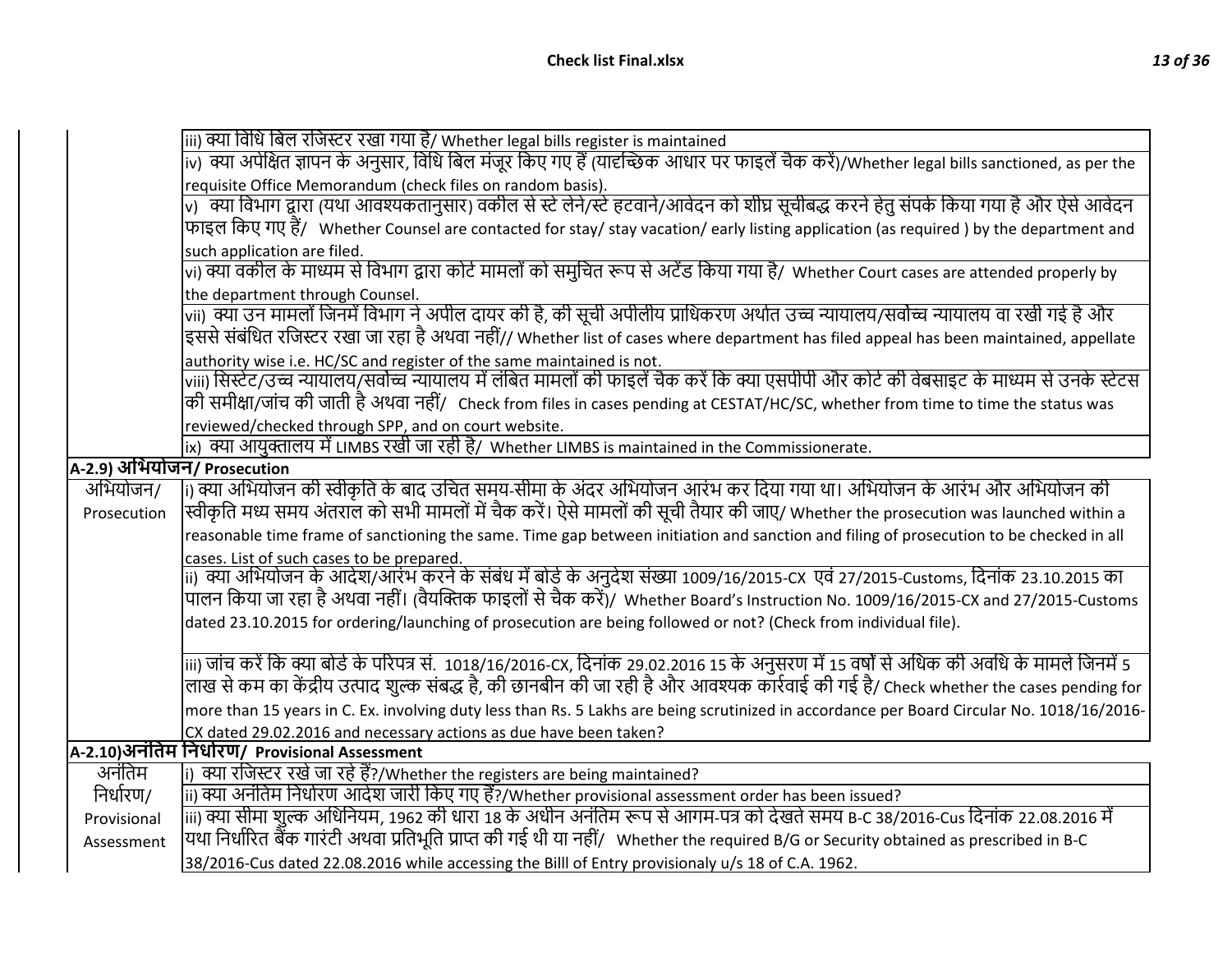|                                                                                                                                           | iv) क्या निर्धारिती ने बोर्ड द्वारा यथा निर्धारित फॉर्म में जमानत या प्रतिभूति के साथ किसी बॉन्ड को कार्यान्वित किया है। सीमा शुल्क के मामले में, टैस्ट |  |  |  |  |
|-------------------------------------------------------------------------------------------------------------------------------------------|---------------------------------------------------------------------------------------------------------------------------------------------------------|--|--|--|--|
|                                                                                                                                           | बॉन्ड/अनंतिम बॉन्ड, क्या स्व:नवीकरण शर्त के साथ बैंक गारंटी ली गई थी। सभी बैंक गारंटियां वैध हैं?/ Whether the assessee has executed a                  |  |  |  |  |
| bond in the form prescribed by the Board with surety or security. In case of customs, test bond/provisional bond, whether BG with self    |                                                                                                                                                         |  |  |  |  |
| renewable clause has been taken. Whether all pending BGs are valid?                                                                       |                                                                                                                                                         |  |  |  |  |
| v) क्या सीमा शुल्क विनियमावली (अनंतिम निर्धारण को अंतिम रूप दिया जाना), 2018 के के अनुसार अनंतिम निर्धारणों को अंतिम रूप दिया गया है/     |                                                                                                                                                         |  |  |  |  |
|                                                                                                                                           | Whether the Provisional Assessment are finalized as per Customs(Finalization of Provisonal Assessment) Regulations, 2018.                               |  |  |  |  |
|                                                                                                                                           |                                                                                                                                                         |  |  |  |  |
|                                                                                                                                           | vi) अनंतिम निर्धारण के विस्तार के मामले में, क्या संगत उप-नियम में निर्दिष्ट समयावधि को सीसीई द्वारा छह माह अथवा उससे कम की अवधि तथा                    |  |  |  |  |
|                                                                                                                                           | प्रधान सीसीई द्वारा उनके द्वारा उचित समझी जाने वाली समयावधि तक बढ़ाया गया है/ In case of extention of Provisional Assessment whether                    |  |  |  |  |
|                                                                                                                                           | the period specified in the relevant sub-rule has been extended by the CCE for a further period not exceeding six months and by the                     |  |  |  |  |
|                                                                                                                                           | Chief CCE for such further period as he may deem fit.                                                                                                   |  |  |  |  |
|                                                                                                                                           | vii) क्या अनंतिम निर्धारण को ससमय अंतिम रूप देने के लिए टैस्ट रिपोर्ट/अंत्य प्रयोक्ता प्रमाण-पत्र/एसवीबी जांच रिपोर्ट के लिए फाइलों में कार्रवाई की     |  |  |  |  |
|                                                                                                                                           | गई अथवा नहीं/ Whether action being taken in file to get the Test reports/ end use certificate/ SVB Investigation Reports in order to                    |  |  |  |  |
|                                                                                                                                           | Finalize the Provisional Assesment on time or not.                                                                                                      |  |  |  |  |
| viii)क्या अनंतिम निर्धारण आईसीईएस प्रणाली में अंतिम रूप दिए जा रहे है और कोई देयता न होने पर भौतिक बॉन्ड रद्द किए जा रहे हैं विवरणियों की |                                                                                                                                                         |  |  |  |  |
|                                                                                                                                           | छान-बीन की जा रही है/ Whether Provisional Assessment are being finalized in ICES System & physical bonds are also being being                           |  |  |  |  |
|                                                                                                                                           | cancelled and Scrutiny returned if there are no pending dues.                                                                                           |  |  |  |  |
|                                                                                                                                           | A-2.11) धन वापसी/छूट/रेमिशन  / Refund/Rebate/Remission                                                                                                  |  |  |  |  |
| धनवापसी/छूट/                                                                                                                              | i) क्या धन-वापसी/छूट रजिस्टर रखा जा रहा है? Whether the refund/rebate register is being maintained?                                                     |  |  |  |  |
| Refund/                                                                                                                                   | ii) लंबित मामलों में कमी ज्ञापन जारी किया गया है अथवा नहीं तथा क्या उठाई गई आपत्तियों हेतु एस.सी.एन. जारी किया गया है अथवा नहीं/ Whether                |  |  |  |  |
| Rebate                                                                                                                                    | deficiency memo has been issued in pending cases or not and whether SCN for objection raised or otherwise.                                              |  |  |  |  |
|                                                                                                                                           | iii) क्या धनवापसी के दावों को मंजूर करते समय सीजीएसटी अधिनियम, 2017 के अध्याय 11 , धारा 54-58 की शर्तों का पालन किया जा रहा है या                       |  |  |  |  |
|                                                                                                                                           | नहीं/ Whether condition of Chapter 11-Section 54-58 of CGST Act, 2017 followed while sanctioning the refund claim.                                      |  |  |  |  |
|                                                                                                                                           |                                                                                                                                                         |  |  |  |  |
|                                                                                                                                           | iv) क्या धनवापसी के दावों को मंजूर करते समय सीमा शुल्क अधिनियम की धारा 25 का पालन किया जा रहा है अथवा नहीं/ Whether condition of                        |  |  |  |  |
|                                                                                                                                           | Section 27 of Customs Act followed while sanctioning the refund claim.                                                                                  |  |  |  |  |
|                                                                                                                                           | v) क्या विलंबित धनवापसी के लिए कोई ब्याज चुकाया गया है अथवा नहीं/ Whether any interest paid for delayed refund or not?                                  |  |  |  |  |
|                                                                                                                                           | vi) क्या धनवापसी/छूट के भुगतान आरटीजीएस/ई-पेमेंट के माध्यम से किए जा रहे हैं/ Whether refund/rebate payment is being made through                       |  |  |  |  |
|                                                                                                                                           | RTGS/ e-Payment.                                                                                                                                        |  |  |  |  |
|                                                                                                                                           | A-2.12) जब्त/अधिग्रहित माल का निपटान/ Disposal of seized/ confiscated goods                                                                             |  |  |  |  |
|                                                                                                                                           | i) आयुक्तालय द्वार पिछले 03 वर्षों के दौरान निपटान द्वारा वसूली गई राशि (वर्षानुसार) ( Revenue recovered through disposal for the last 03               |  |  |  |  |
|                                                                                                                                           | years(year wise) of the Commissionereate.                                                                                                               |  |  |  |  |
|                                                                                                                                           | ii) क्या निपटान हेतु परिपक माल के निपटान के लिए प्रया किए गए हैं/ Whether efforts have been made to dispose off the Ripe for disposal                   |  |  |  |  |
|                                                                                                                                           | goods?                                                                                                                                                  |  |  |  |  |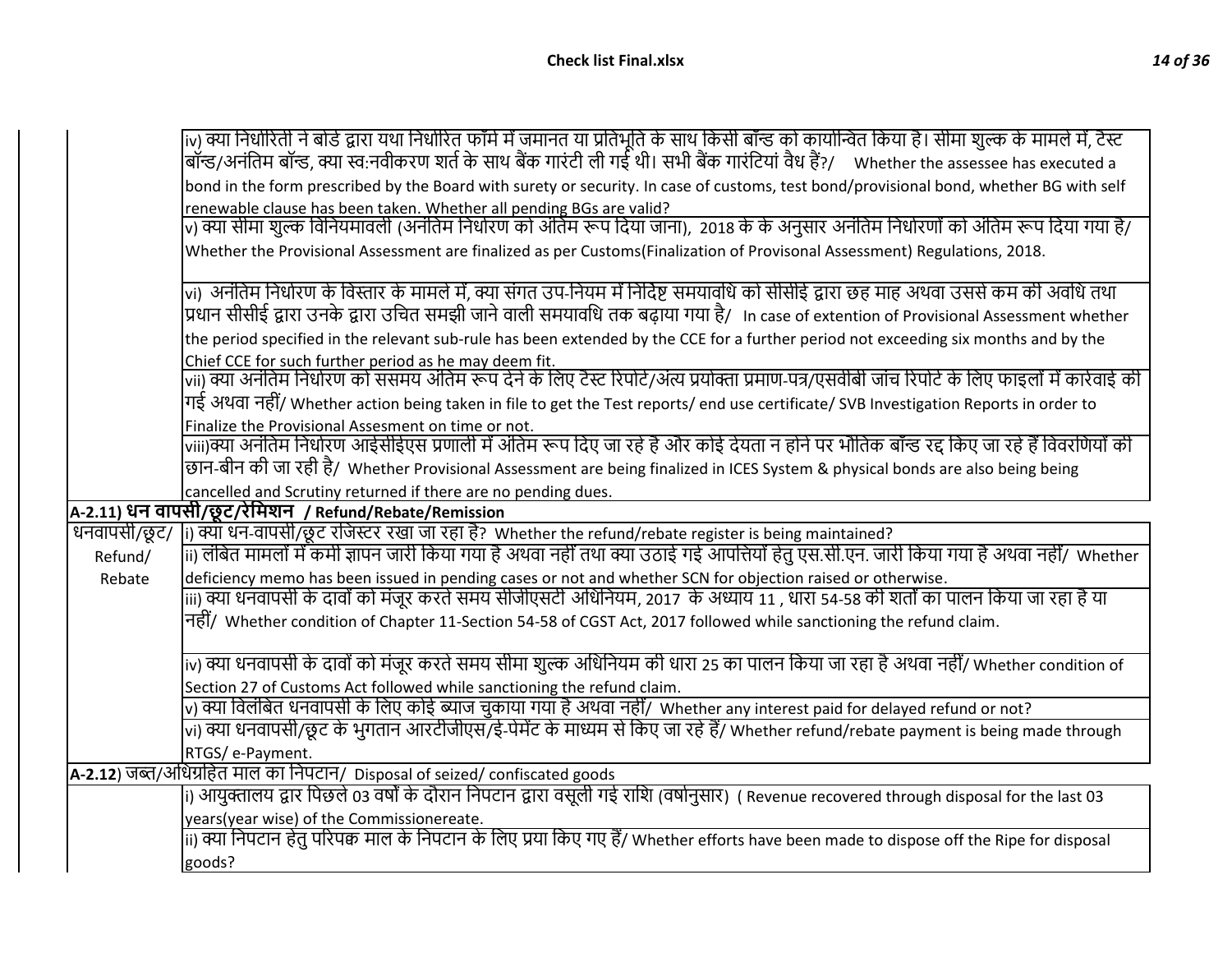| iv) क्या दिशा-निर्देशों के अनुसार वार्षिक/अर्ध-वार्षिक रूप से सक्षम प्राधिकारियों द्वारा गोदाम की माल-सूची चैक की जाती है/ Whether inventory of<br>v) क्या कस्टोडियन द्वारा दावारहित और अनिकासित कार्गो के निपटान हेतु आयुक्तालय द्वारा कोई प्रयास किए गए हैं/ Whether Commissionerate<br>vi) क्या बोर्ड के दिनांक 15.10.2018 के अनुदेश संख्या 17/2018 के अनुसार ई-मालखाना सिस्टम स्थापित किया गया है अथवा नहीं/ Whether e-<br>malkhana System has been setup for valuable goods as per Board's Instruction No. 17/2018 dated 15.10.2018 or not?<br>vii) Whether Board's instruction no 17/2018-Customs issued under F.No 394/97/2015- (Cus) dated 15.10.2018 is being implementd |
|-----------------------------------------------------------------------------------------------------------------------------------------------------------------------------------------------------------------------------------------------------------------------------------------------------------------------------------------------------------------------------------------------------------------------------------------------------------------------------------------------------------------------------------------------------------------------------------------------------------------------------------------------------------------------------------|
|                                                                                                                                                                                                                                                                                                                                                                                                                                                                                                                                                                                                                                                                                   |
|                                                                                                                                                                                                                                                                                                                                                                                                                                                                                                                                                                                                                                                                                   |
|                                                                                                                                                                                                                                                                                                                                                                                                                                                                                                                                                                                                                                                                                   |
|                                                                                                                                                                                                                                                                                                                                                                                                                                                                                                                                                                                                                                                                                   |
|                                                                                                                                                                                                                                                                                                                                                                                                                                                                                                                                                                                                                                                                                   |
|                                                                                                                                                                                                                                                                                                                                                                                                                                                                                                                                                                                                                                                                                   |
|                                                                                                                                                                                                                                                                                                                                                                                                                                                                                                                                                                                                                                                                                   |
|                                                                                                                                                                                                                                                                                                                                                                                                                                                                                                                                                                                                                                                                                   |
| which is rearding scanning and GPS tagging of valuables when moved out of the valualbles godwn for pretrail purpose or else.                                                                                                                                                                                                                                                                                                                                                                                                                                                                                                                                                      |
|                                                                                                                                                                                                                                                                                                                                                                                                                                                                                                                                                                                                                                                                                   |
|                                                                                                                                                                                                                                                                                                                                                                                                                                                                                                                                                                                                                                                                                   |
| क्या पीडी बॉन्ड/टैस्ट बॉण्ड/अंतिम प्रयोक्ता बॉण्ड/वेयरहाऊस बॉण्ड/विविध बॉण्ड का रजिस्टर समुचित रूप से रखा गया है अथवा नहीं/ Whether                                                                                                                                                                                                                                                                                                                                                                                                                                                                                                                                               |
| the register of PD Bond/ Test Bond/ End Use Bond/ Warehouse Bond/ Miscellaneous Bond has been properly maintained.                                                                                                                                                                                                                                                                                                                                                                                                                                                                                                                                                                |
| ii)   क्या टीएसके (तुरंत सेवा केंद्र) में रखे गए बॉण्ड्स की लंबिता रिपोर्ट की संपुष्टि एमपीआर में दर्शाई गई लंबिता से होती है/  whether pending                                                                                                                                                                                                                                                                                                                                                                                                                                                                                                                                   |
|                                                                                                                                                                                                                                                                                                                                                                                                                                                                                                                                                                                                                                                                                   |
| iii) वेयरहाऊसिंग बॉण्ड के मामले में, क्या आयुक्तालय ने एक्सेस्ड ड्यूटी//तिगुने बॉण्ड की राशि के बराबर का बॉन्ड लिया है/ In case of                                                                                                                                                                                                                                                                                                                                                                                                                                                                                                                                                |
| Warehousing Bond, whether the Commissionerate have taken a bond of a sum equal to thrice the amount of Duty accessed/triple Bond.                                                                                                                                                                                                                                                                                                                                                                                                                                                                                                                                                 |
|                                                                                                                                                                                                                                                                                                                                                                                                                                                                                                                                                                                                                                                                                   |
| i) क्या बैंक गारंटी का रजिस्टर समुचित रूप से रखा जा रहा है?/ Whether the register of Bank Guarantee is being properly maintained?                                                                                                                                                                                                                                                                                                                                                                                                                                                                                                                                                 |
| ii) भारतीय रिजर्व बैंक के मानक परिपत्र के अनुसार, क्या 2014 के बाद की अवधि वाली सभी बैंक गारंटियों में स्वत: नवीकरण की शर्त है?/  Whether                                                                                                                                                                                                                                                                                                                                                                                                                                                                                                                                         |
|                                                                                                                                                                                                                                                                                                                                                                                                                                                                                                                                                                                                                                                                                   |
| iii)  क्या 2014 से पूर्व निष्पादित की गई कोई बैंक गारंटी जिसमें स्वत: नवीकरण की शर्त नहीं थी, का समापन अथवा नवीकरण हुआ है।समापन के                                                                                                                                                                                                                                                                                                                                                                                                                                                                                                                                                |
| कारणों को नोट किया जाए।/Whether any Bank guarantee which has been executed prior 2014 where there was no auto renewal clause                                                                                                                                                                                                                                                                                                                                                                                                                                                                                                                                                      |
|                                                                                                                                                                                                                                                                                                                                                                                                                                                                                                                                                                                                                                                                                   |
|                                                                                                                                                                                                                                                                                                                                                                                                                                                                                                                                                                                                                                                                                   |
| i) क्या आयुक्तालय द्वारा किसी भी मामले में एक माह के बाद ड़ाबैक का भुगतान न होने पर ब्याज उपचित किया गया हो और ऐसे मामलों की  संख्या/                                                                                                                                                                                                                                                                                                                                                                                                                                                                                                                                             |
| Whether the Commissionerate accrued interest for non-payment of drawback after one month period in any case and number of such                                                                                                                                                                                                                                                                                                                                                                                                                                                                                                                                                    |
|                                                                                                                                                                                                                                                                                                                                                                                                                                                                                                                                                                                                                                                                                   |
|                                                                                                                                                                                                                                                                                                                                                                                                                                                                                                                                                                                                                                                                                   |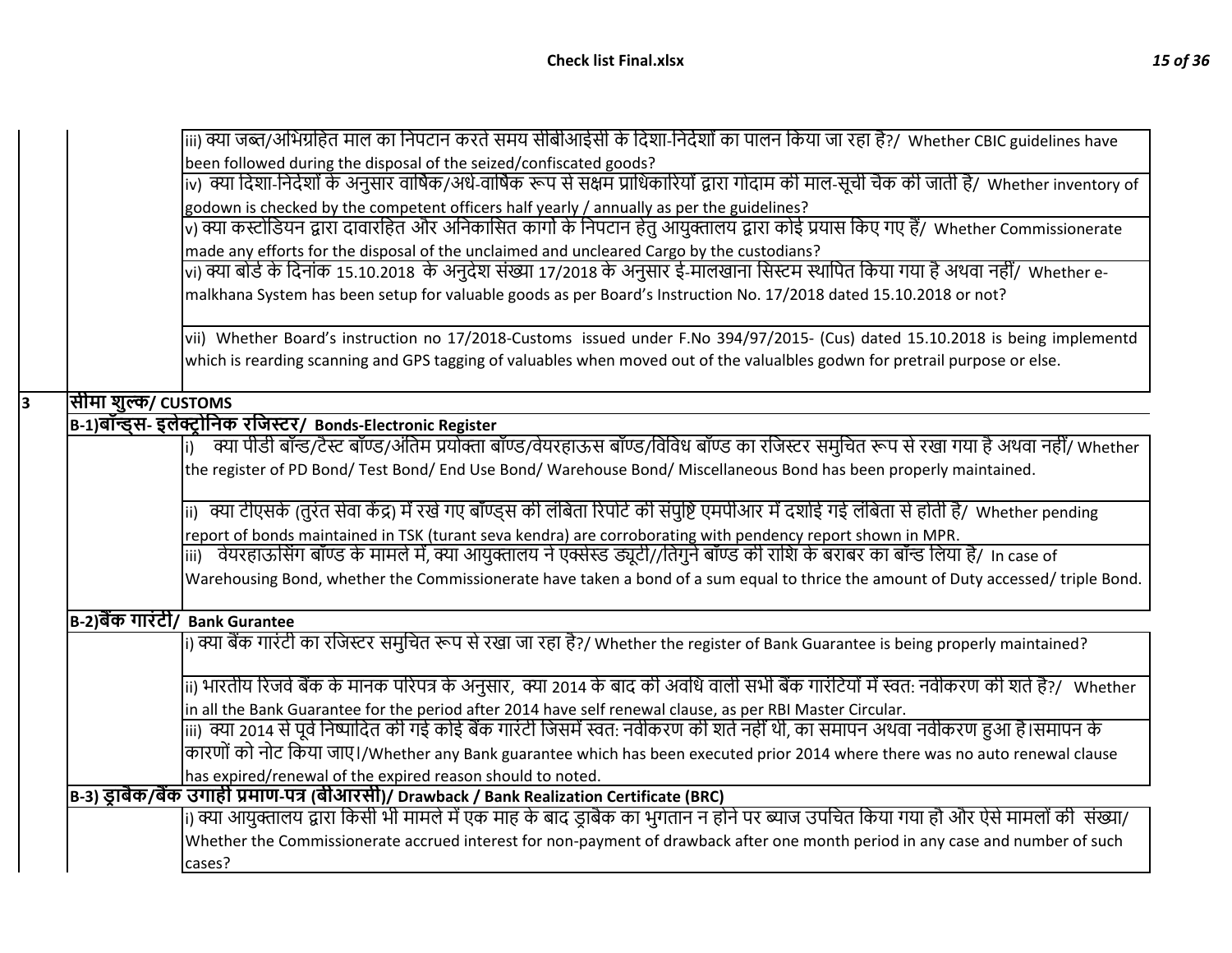| ii)क्या ईडीआई सिस्टम में व्यतिक्रमी आईईसी कोड संख्या को एलर्ट कर दिया गया है/ Whether defaulters IEC code numbers has been alerted                            |  |  |
|---------------------------------------------------------------------------------------------------------------------------------------------------------------|--|--|
| into the EDI System?<br>iii)क्या समयावधि के अंदर बीआरसी प्रस्तुत न करने वाली सभी पार्टियों को एससीएन जारी किए गए हैं/ Whether SCNs has been issued to all the |  |  |
|                                                                                                                                                               |  |  |
|                                                                                                                                                               |  |  |
| iv)क्या ऋणात्मक विवरणी प्राप्त होने वाले मामलों में आयुक्तालय द्वारा कोई कार्रवाई की गई है?/ Whether Commissionerate took any action in                       |  |  |
|                                                                                                                                                               |  |  |
|                                                                                                                                                               |  |  |
| i) क्या प्रोजेक्ट आयात रजिस्टर समुचित रूप से रखा जा रहा है और वरिष्ठ नामित अधिकारी द्वारा चैक जाता है/ Whether project import register has                    |  |  |
|                                                                                                                                                               |  |  |
| ii) क्या प्रोजेक्ट आयात को अंतिम रूप समयावधि के अंदर पूरा कर लिया गया है/ Whether Project Import finalization is completed within time                        |  |  |
|                                                                                                                                                               |  |  |
| iii) क्या संस्थापन प्रमाणा-पत्र समय-अवधि के भीतर प्राप्त कर लिया गया है? यदि नहीं तो संस्थापन प्रमाण-पत्र प्रस्तुत न करने के कारण एससीएन जारी                 |  |  |
|                                                                                                                                                               |  |  |
|                                                                                                                                                               |  |  |
| iv)परिपत्र संख्या 27/2019, दिनांक 03.09.2019 में यथा उपबंधित सभी प्रोजेक्ट आयात मामले आईसीईएस के प्रोजेक्ट आयात मॉड्यूल में पंजीकृत कर                        |  |  |
| दिए गए हैं/ Whether all Project Import cases have been registered in Project Import Module of ICES as provide in Circular No. 27/2019                         |  |  |
|                                                                                                                                                               |  |  |
|                                                                                                                                                               |  |  |
| i) क्या आयुक्तालय में ईपीसीजी/एए/डीएफआईए आदि के रजिस्टर समुचित रूप से रखे जा रहे हैं?/ Whether the register of EPCG/AA/DFIA etc.                              |  |  |
|                                                                                                                                                               |  |  |
| ii) क्या निरीक्षण प्रोफार्मा में दर्शाए गए आंकड़े एमपीआर से मेल खाते हैं? / Whether the figures reported in inspection proforma tally with that               |  |  |
|                                                                                                                                                               |  |  |
| iii) क्या आयुक्तालय ने उन मामलों, जिनमें ईओडीसी निर्धारित समय-सीमा के भीतर प्रस्तुत नहीं किया गया है, में कोई कार्रवाई की हैं?/ Whether the                   |  |  |
|                                                                                                                                                               |  |  |
|                                                                                                                                                               |  |  |
|                                                                                                                                                               |  |  |
| v)क्या ईपीसीजी/एए/डीएफआईए आदि के सभी मामलो की निगरानी आयुक्तालय द्वारा मासिक रूप से की जा रही है? यदि नहीं, तो उसके कारण?/                                    |  |  |
|                                                                                                                                                               |  |  |
|                                                                                                                                                               |  |  |
|                                                                                                                                                               |  |  |
|                                                                                                                                                               |  |  |
|                                                                                                                                                               |  |  |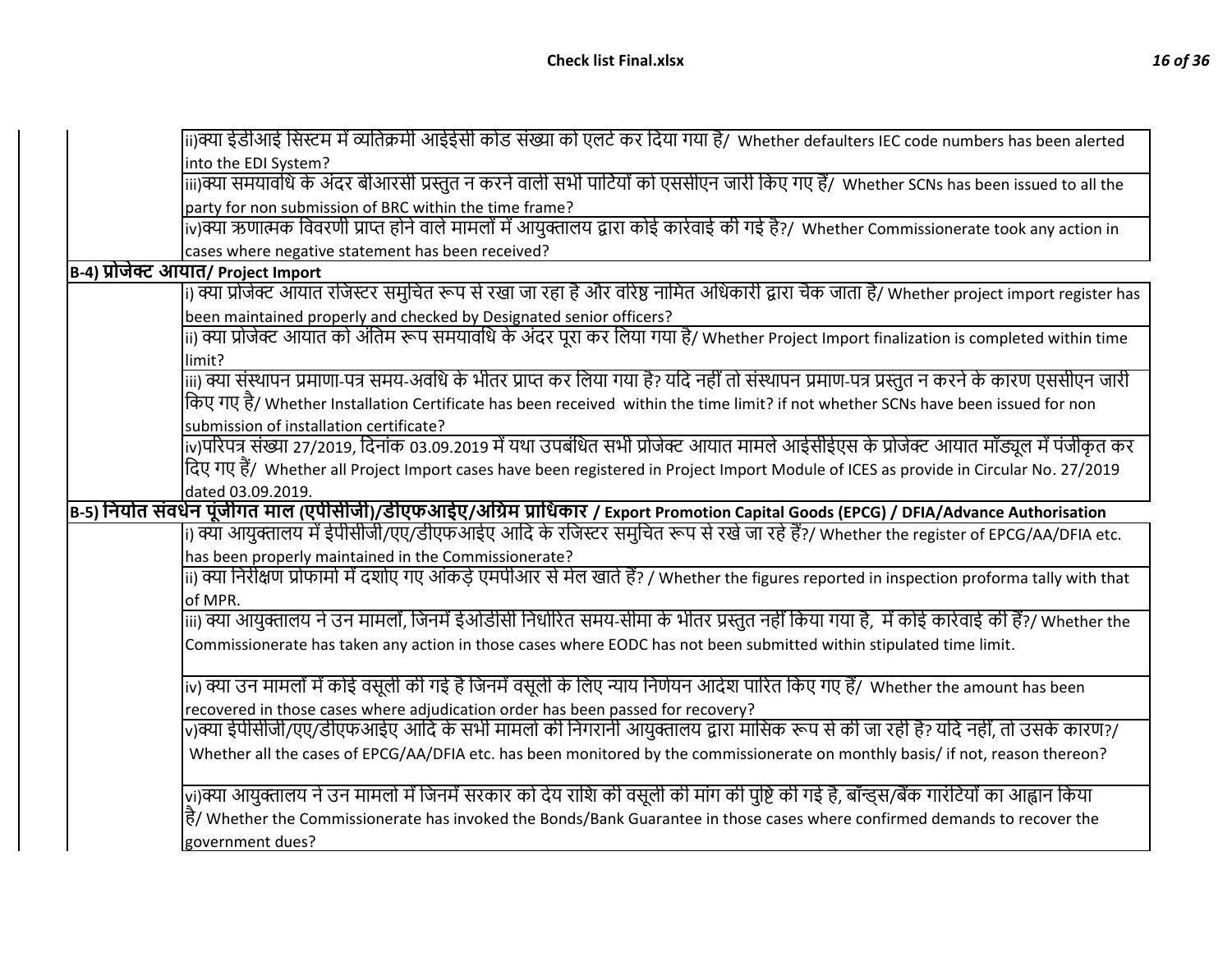|                                | vii) क्या आयुक्तालय ने माल के निर्यात के 06 माह के भीतर संस्थापन प्रमाण-पत्र प्रस्तुत न करने के संबंध में कोई कार्रवाई की है/ Whether the        |  |
|--------------------------------|--------------------------------------------------------------------------------------------------------------------------------------------------|--|
|                                | Commissionerate take any action regarding the non submission of installation certificate within 06 months of import of goods?                    |  |
|                                |                                                                                                                                                  |  |
| B-6) एटीए कार्नेट / ATA CARNET |                                                                                                                                                  |  |
|                                | i) क्या आयुक्तालय में कार्नेट रजिस्टर रखा जा रहा है/ Whether CARNET Register maintained in the Commissionerate.                                  |  |
|                                | [ii) कार्नेट के पुन: निर्यात को सुनिश्चित करने अन्यथा ऐसे कार्नेट पर दुगना शुल्क चुकाने को सुनिश्चित करने के लिए क्या अनुवर्ती कार्रवाई की गई है |  |
|                                | अथवा नहीं/ Whether follow-up action is being taken to ensure CARNET has been re-exported otherwise import duty has been paid on                  |  |
|                                | such CARNET.                                                                                                                                     |  |
|                                | किन्द्रीय माल और सेवा कर/ CGST                                                                                                                   |  |
|                                | C-1) विवरणी की संवीक्षा/ Return Scrutiny                                                                                                         |  |
| विवरणियों की                   | i) क्या निरीक्षण प्रोफार्मा में दर्शाया गया डाटा एमपीआर से मेल खाता है?/ Whether data provided in the Inspection proforma tallies with the       |  |
| संवीक्षा/                      | MPR.                                                                                                                                             |  |
| Scrutiny of                    | jii) क्या मानदंडों अर्थात परिपत्र  185/4/2015-ST,  दिनांक 30.06.2015 एवं 1004/11/15-Cx, दिनांक 21.07.2015  के अनुसार विभिन्न स्तरों पर           |  |
| Returns                        | विवरणियों की संवीक्षा की जाती है/<br>Whether scrutiny of returns at various level has been carried out as per the norms i.e. Circular            |  |
|                                | 185/4/2015-ST dated 30.06.2015 & 1004/11/15-Cx dated 21.07.2015                                                                                  |  |

|(क/a)स.आ/उ/आ./ AC/DC (ख/b) स.आ./अ.आ./ JC/ADC

iii) क्या बोर्ड के परिपत्र संख्या 1004/11/2015-CX, दिनांक 21.07.2015 and 185/4/2015-ST, दिनांक 03.06.2015 के अनुसार विस्तृत संवीक्षा की जा  $|$ रही है? यदि नहीं, तो उसके कारण/ Whether detailed scrutiny as per Board's Circular Nos. 1004/11/2015-CX dated 21.07.2015 and 185/4/2015-ST dated 03.06.2015. If not done, reason for the same.

liv) फॉर्म जीएसटीआर-3ए के अधीन गैर-फाइलरों के विरुद्ध कोई नोटिस जारी किए गए हैं/ Whether Notices under FORM GSTR-3A has been issued against the non filers?

v) नोन-फाइलरों के मामलों में जिनको फॉमे जीएसटीआर-3ए के अधीन नोटिस जारी किए गए थे, क्या 15 दिन की अवधि के समापन के बाद 3 माह के |भीतर कर निर्धारण की प्रक्रिया पूरी कर ली गई थी?/ In cases of non filers where notice under FORM GSTR-3A has been issued, whether the  $|$  process of assessment has been completed within three months, after the expiry of 15 days period

vi) उक्त उक्त के कारण नोन-फाइलरों/लेट फाइलरों से कोई वसूली की गई थी/ Whether any recoveries made from non-filers/late filers on account of above.

vii) क्या डीजीएआरएम/सीसीओ द्वारा यथा उपबंधित टीआरएएन-1 सत्यापन के सभी मामले पूरे कर लिए गए हैं?/ Whether all cases of TRAN-1 verification as provided by DGARM/CCO completed?

viii) क्या फॉर्म एएसएमटी-10 में कर, ब्याज और शास्ति, यदि कोई हो तो, सहित जीएसटी विवरणी में विसंगतियों को सूचित करते हुए संवीक्षा का नोटिस  $|$ जारि किया गया है?/ Whether scrutiny notice have been issued in Form ASMT-10 intimating discrepancies in GST return along with tax, interest and penalty if any?

ix) क्या विस्तृत संवीक्षा के मामले समाप्त कर दिए गए हैं और करदाता को फॉर्म एसटीएमटी-12 में सूचित कर दिया गया है/ Whether cases of detailed scrutiny have been concluded and intimation provided in Form ASMT-12 to tax payers?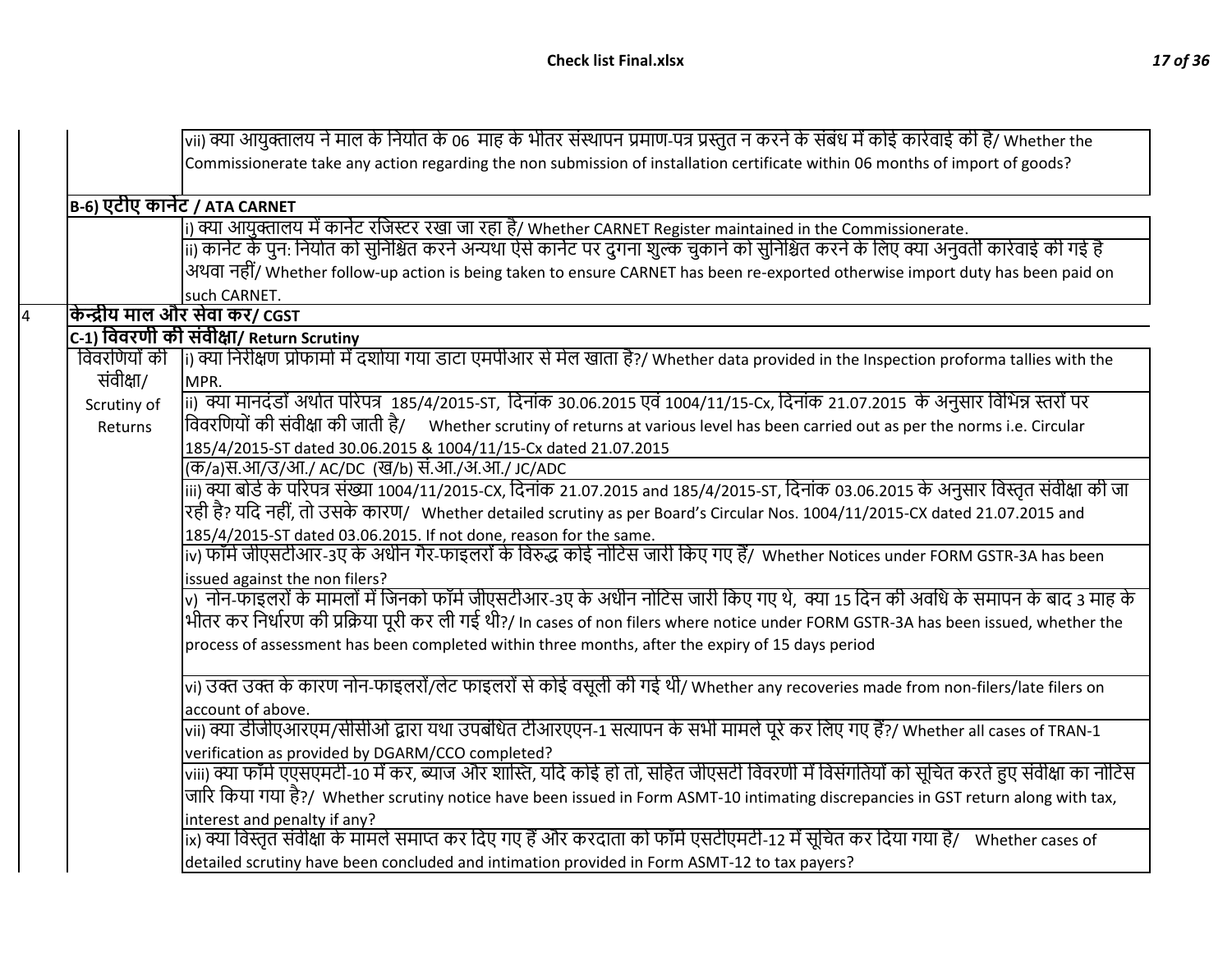| x) Whether demand proceedings U/s 73 & 74 of CGST Act, 2017 has been initiated persuant to detailed Return Scrutiny?                           |
|------------------------------------------------------------------------------------------------------------------------------------------------|
| xi) विस्तृत विवरणी संवीक्षा के अनुवर्तन में क्या केंद्रीय माल और सेवा कर अधिनियम, 2017 (लेखा परीक्षा/सर्च/जब्ती) की धारा 65, 66 एवं 67 के अधीन |
| कार्रवाही शुरू की गई है? Whether proceedings U/s 65, 66 & 67 of CGST Act, 2017 (Audit/Search & seizure) has been initiated persuant            |
| to detailed Return Scrutiny?                                                                                                                   |
| xii) वार्षिक विवरणी स्टेटस/Annual Returns status- क/a) कुल करदाता/Total No. of Taxpayers:; ख/ b) कुल फाइल की गई विवरणियां/ Total               |
| No. of Annual Returns Filed:                                                                                                                   |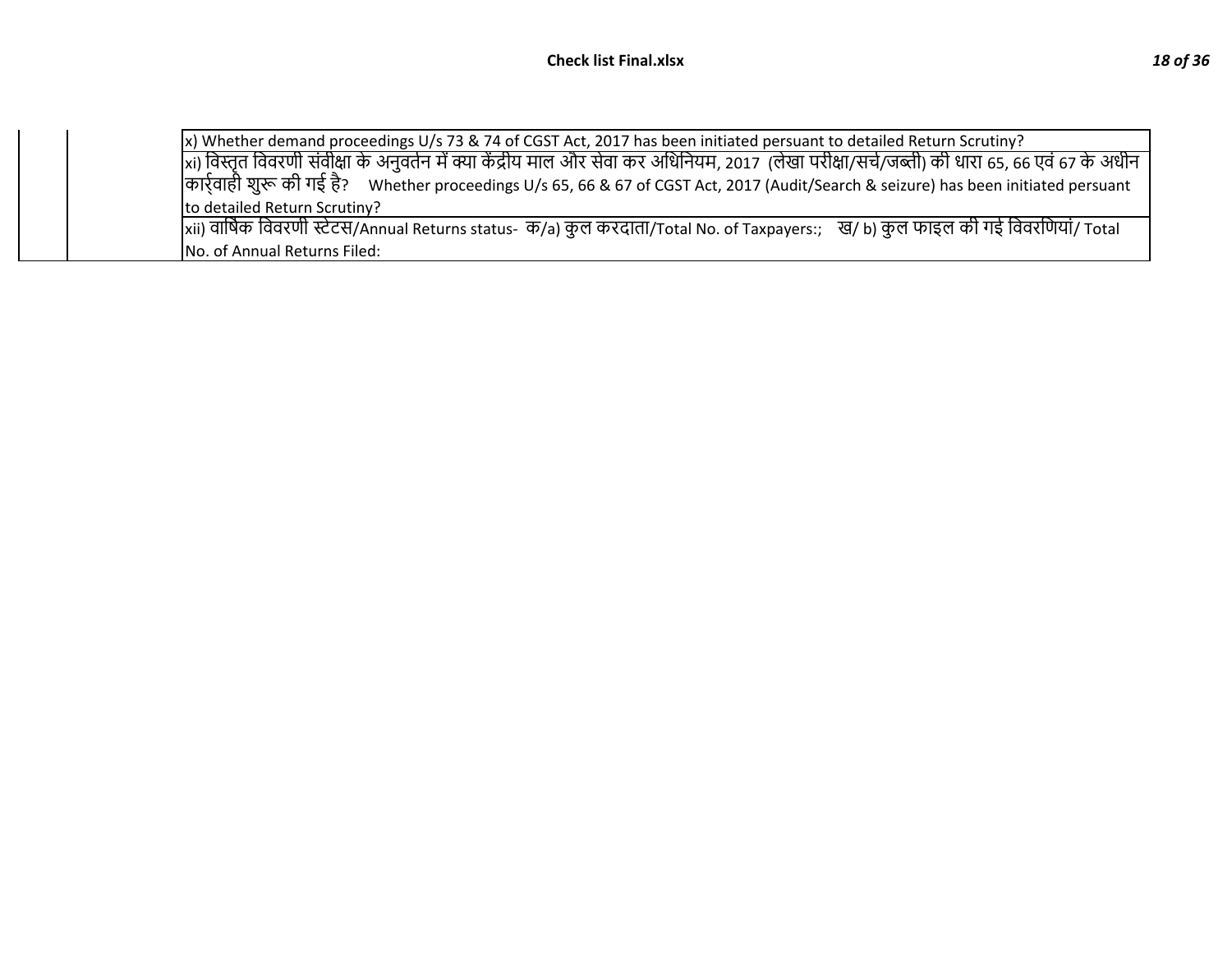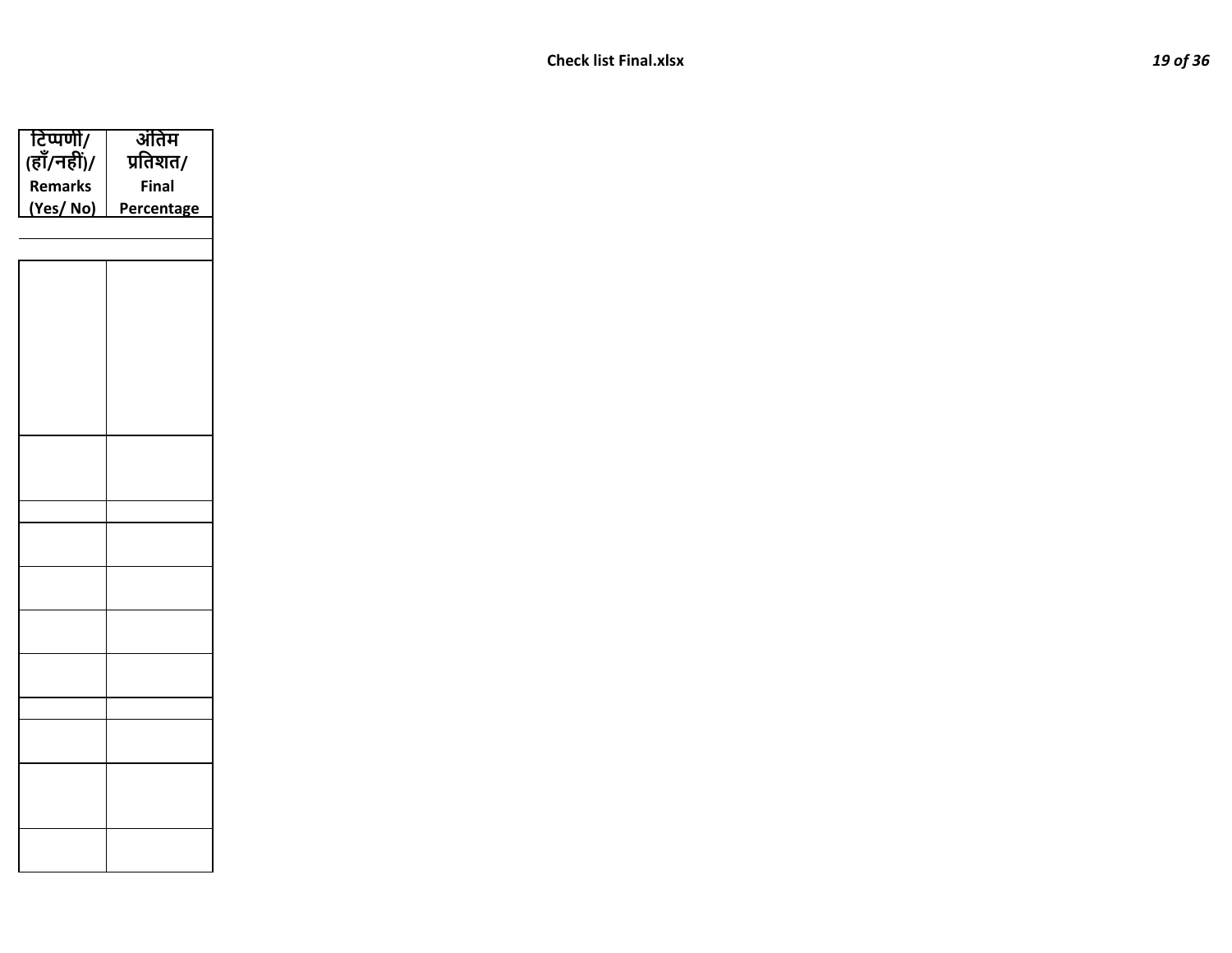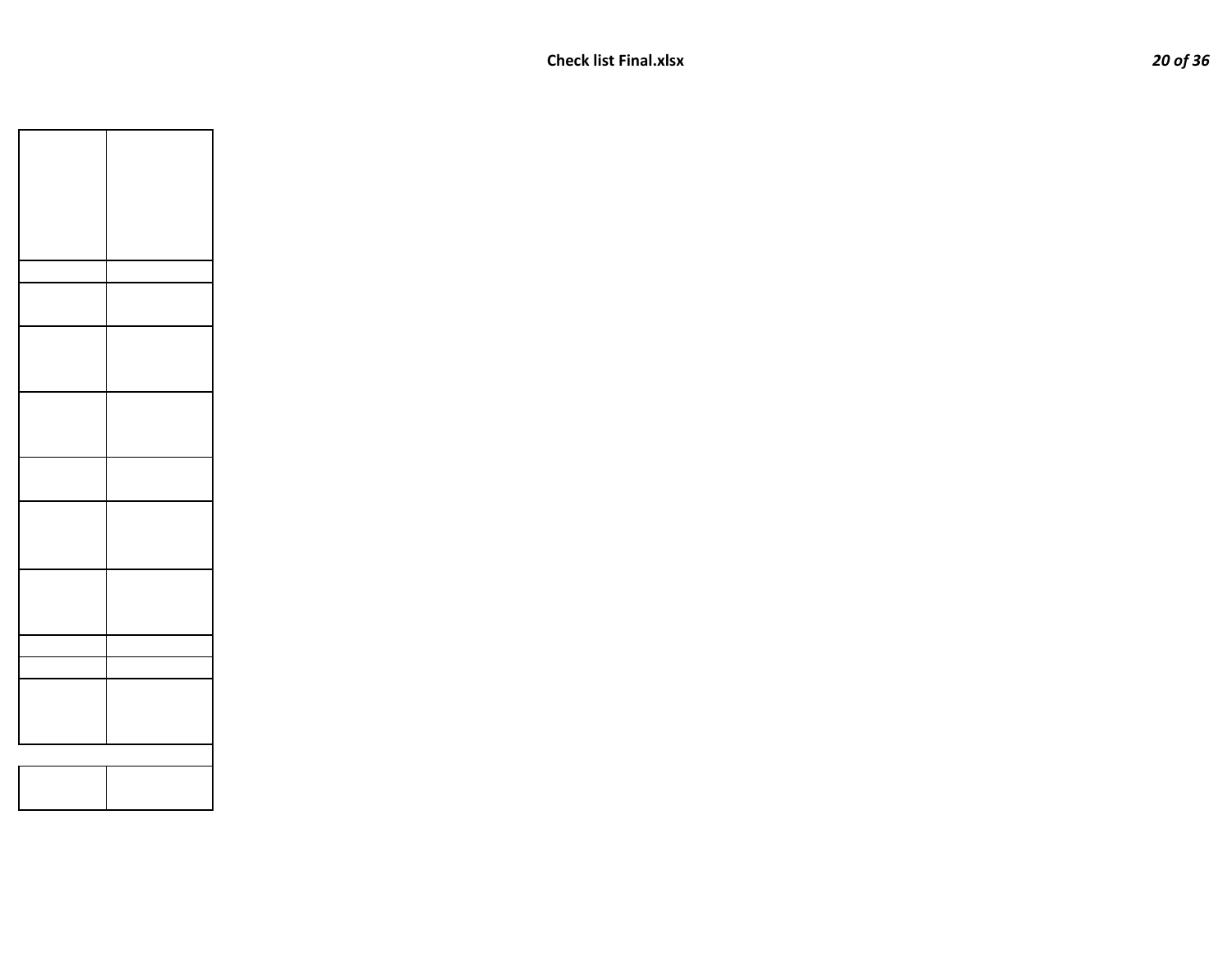

Juction from salary of employee whose spouse is a govt. employee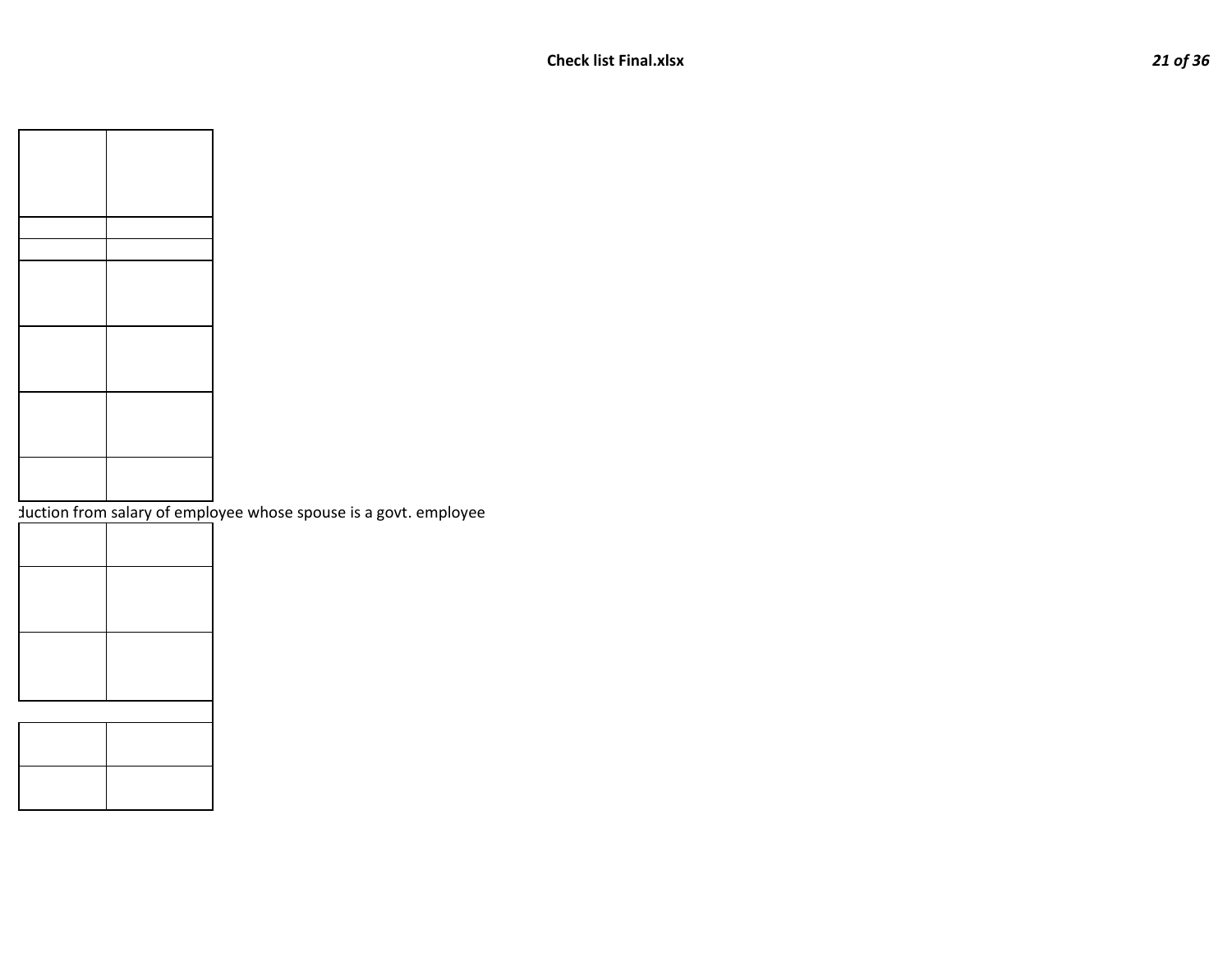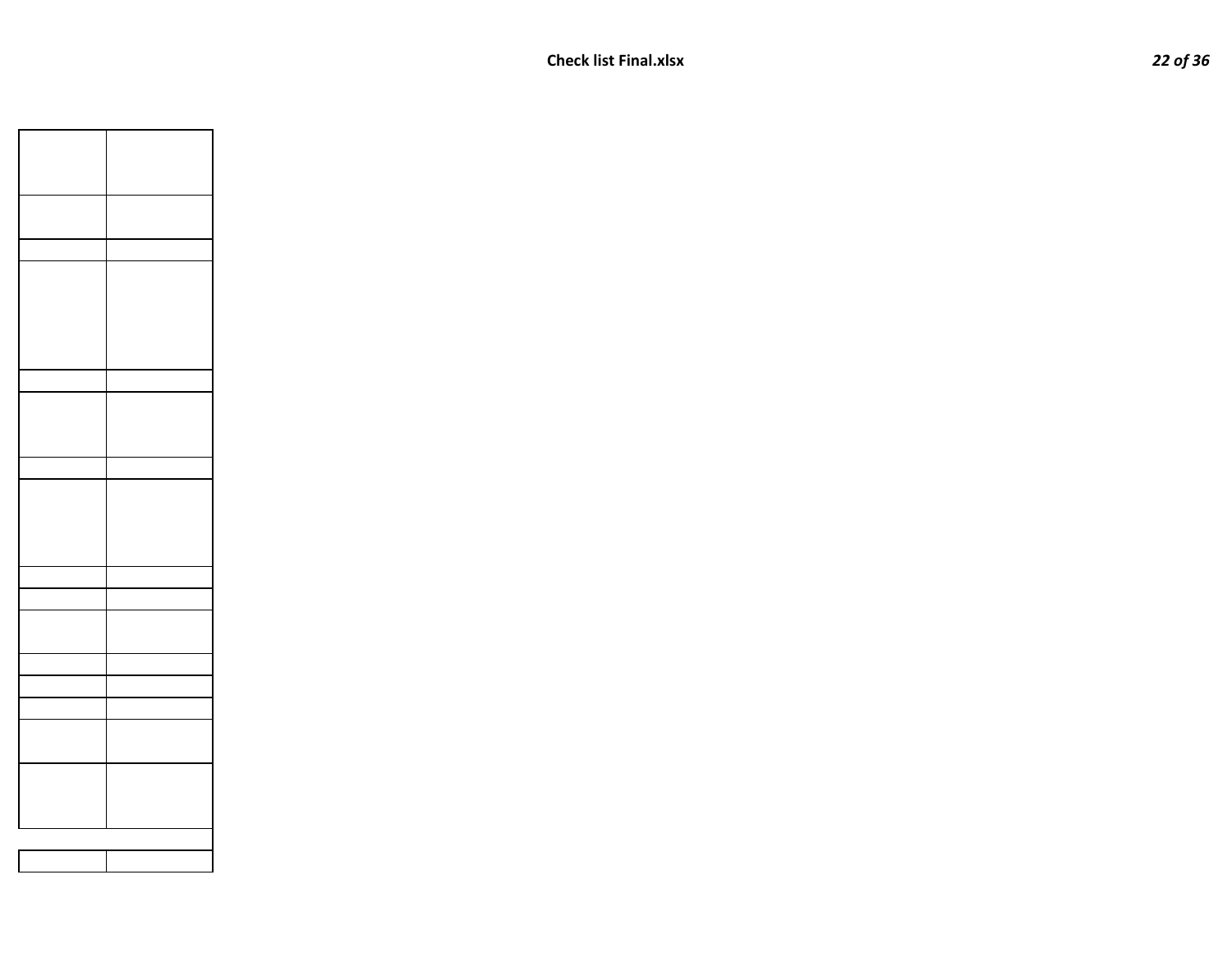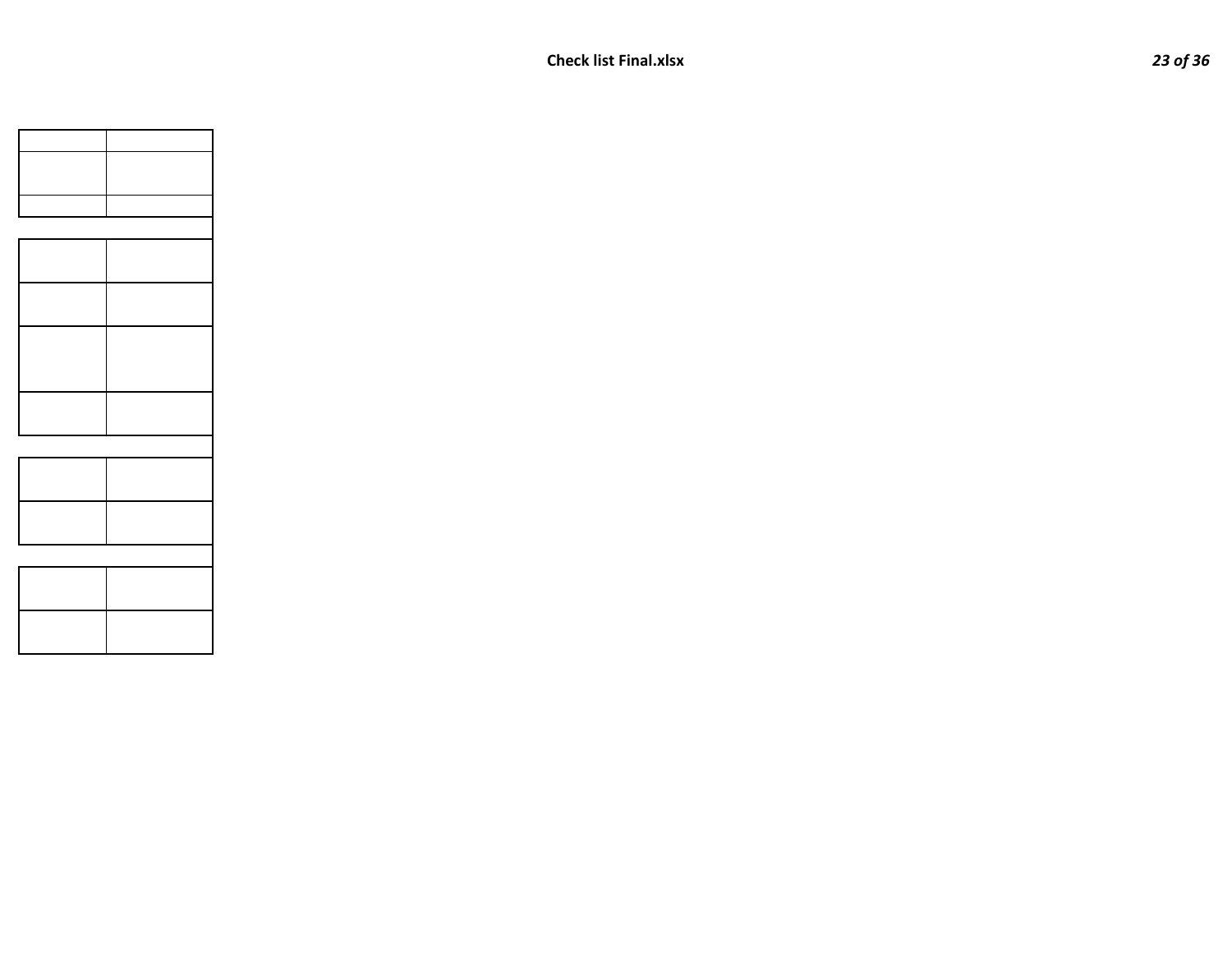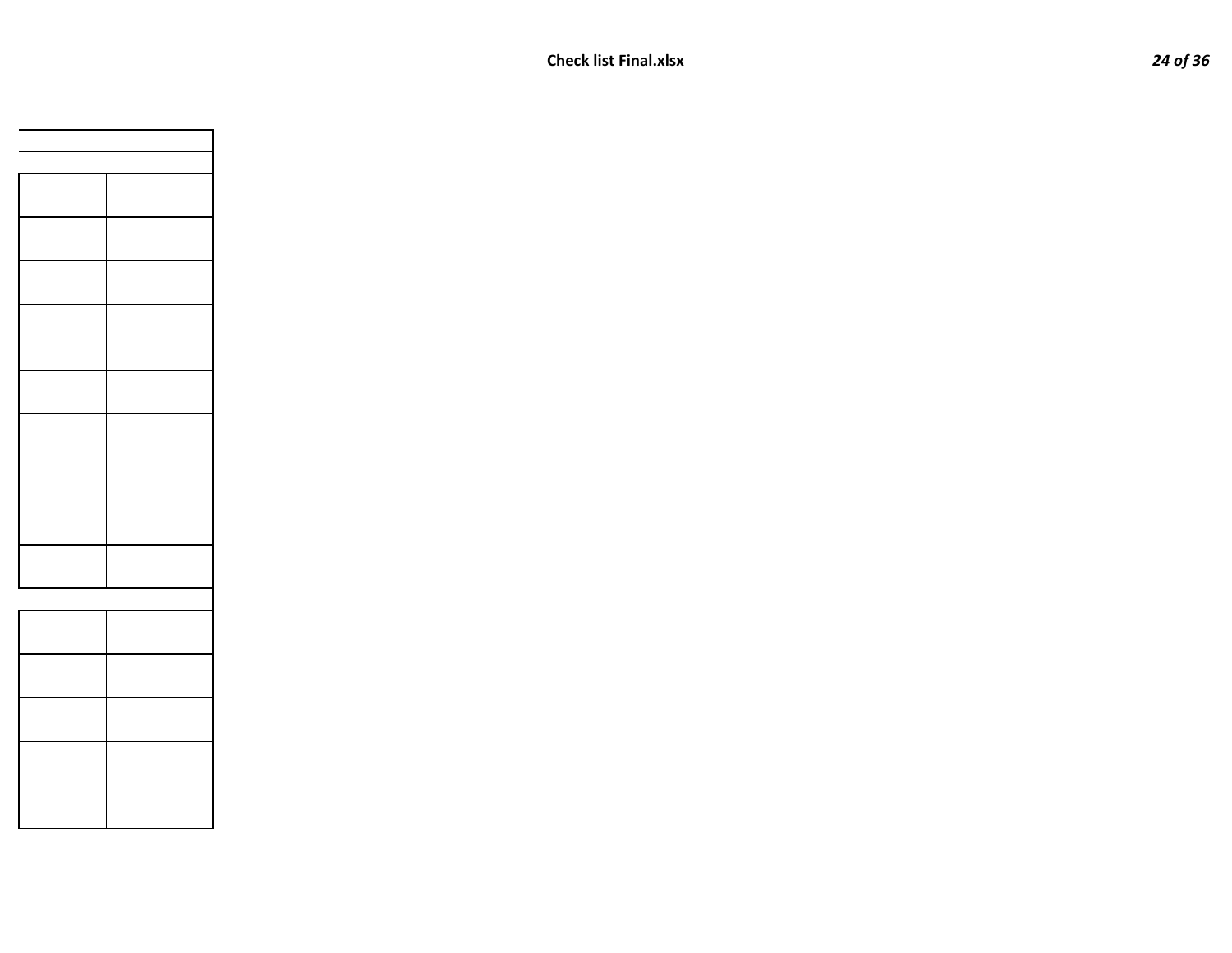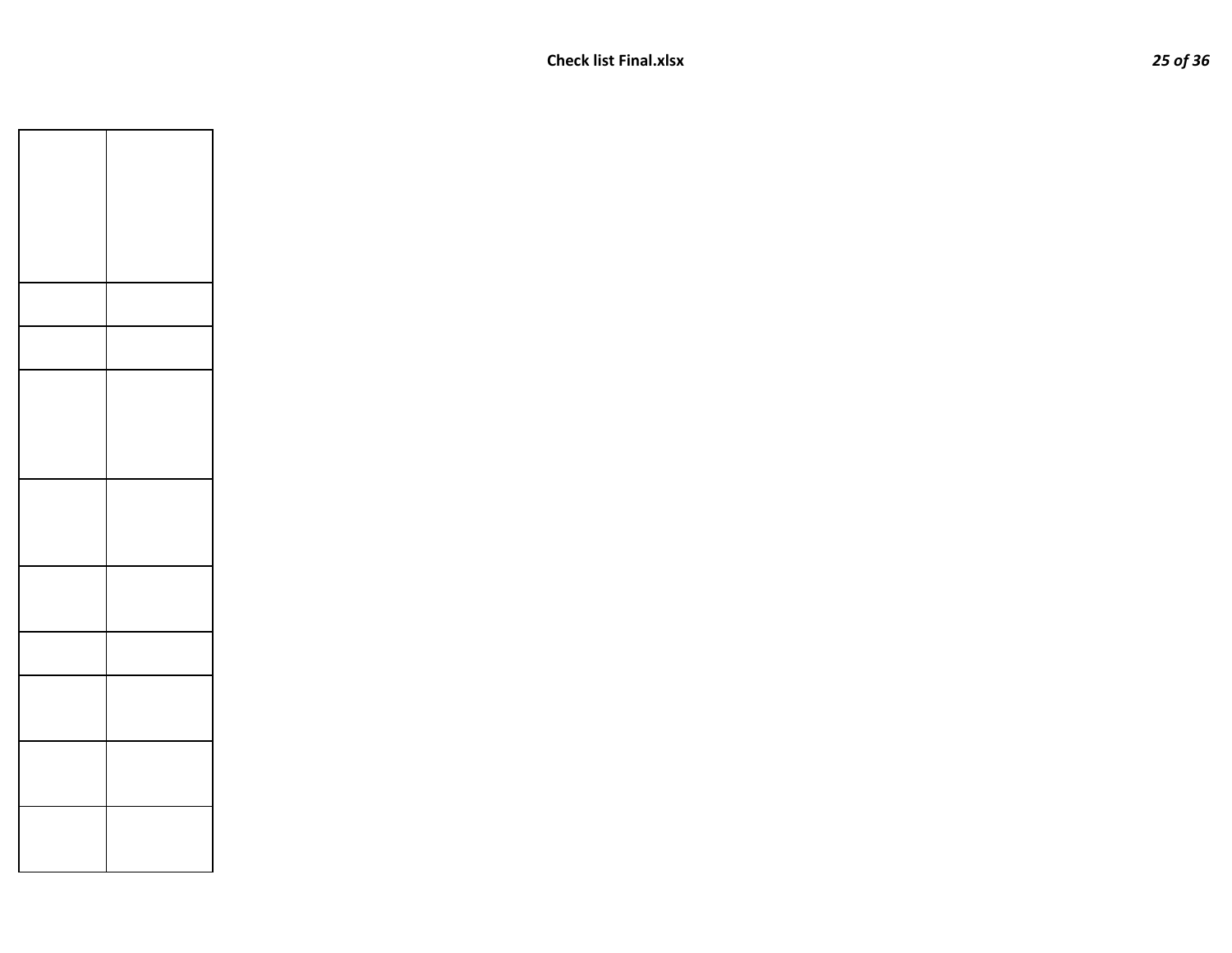इ

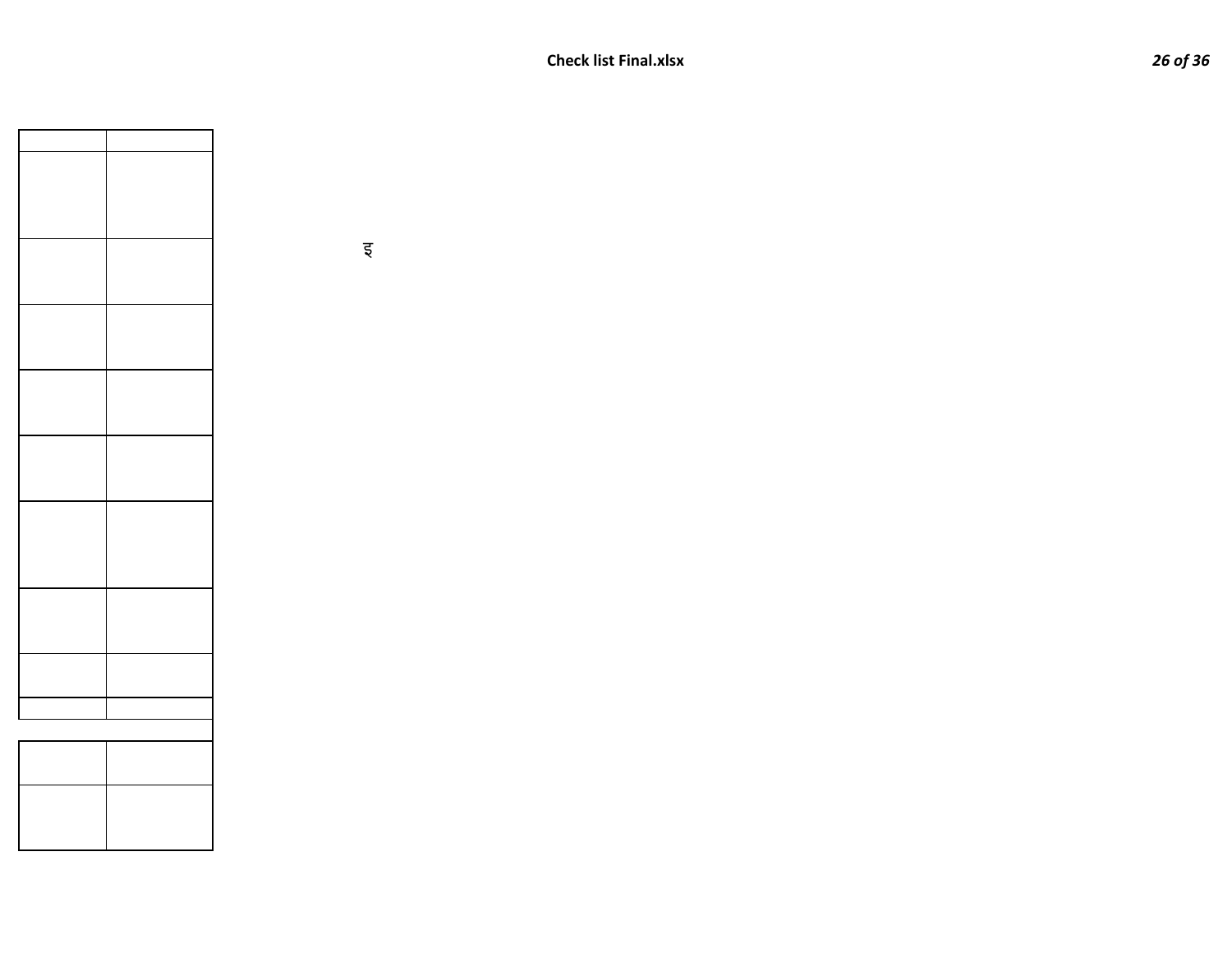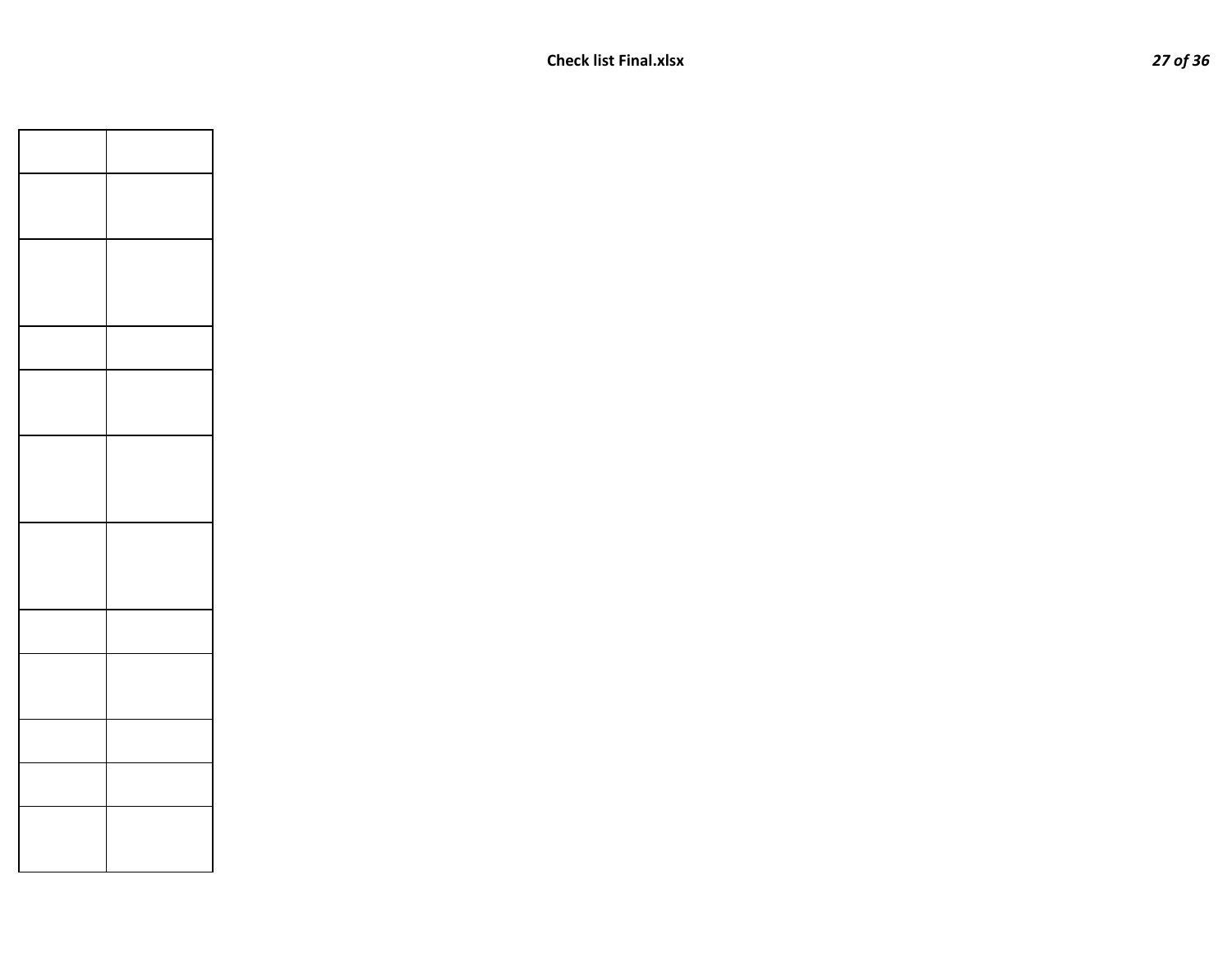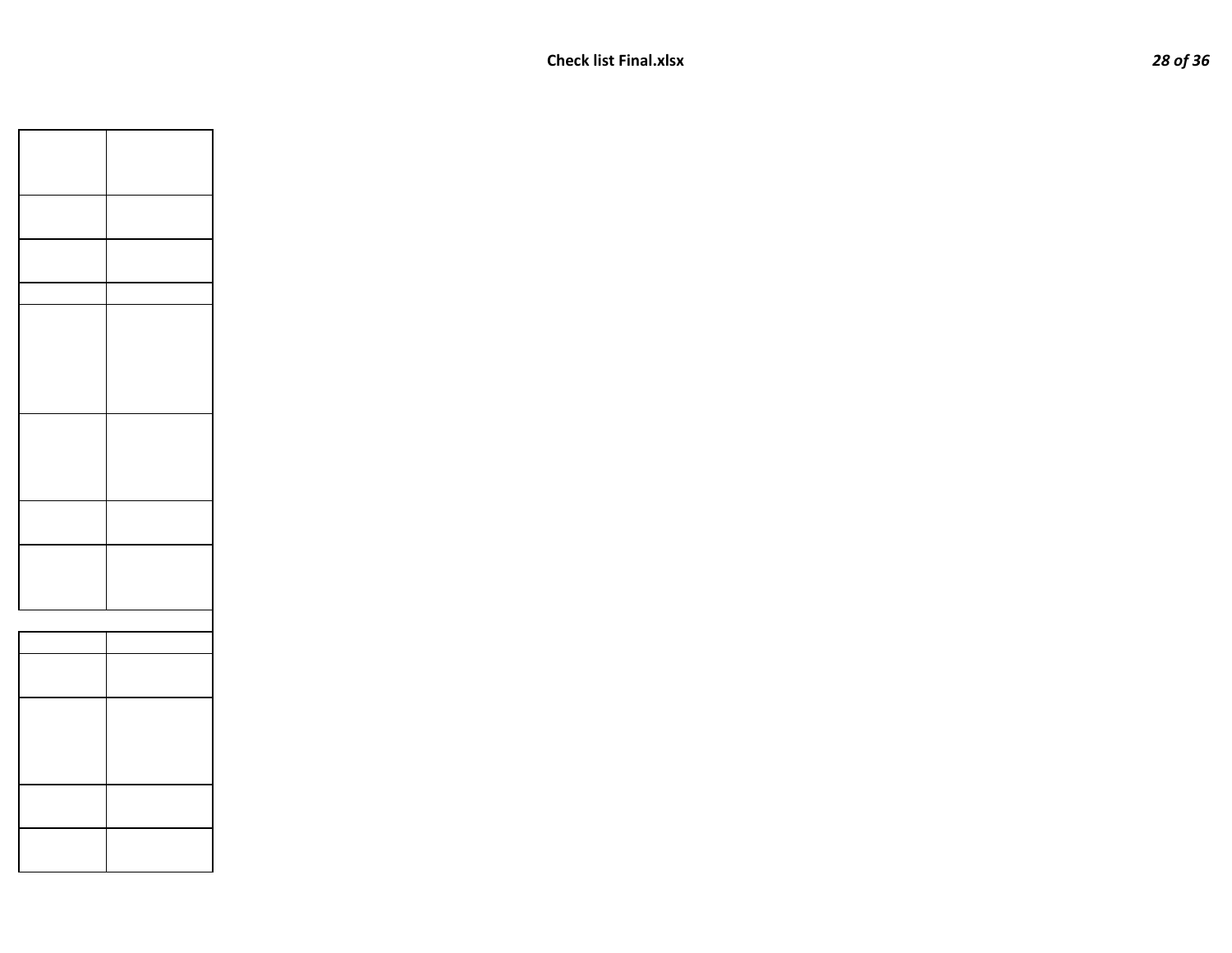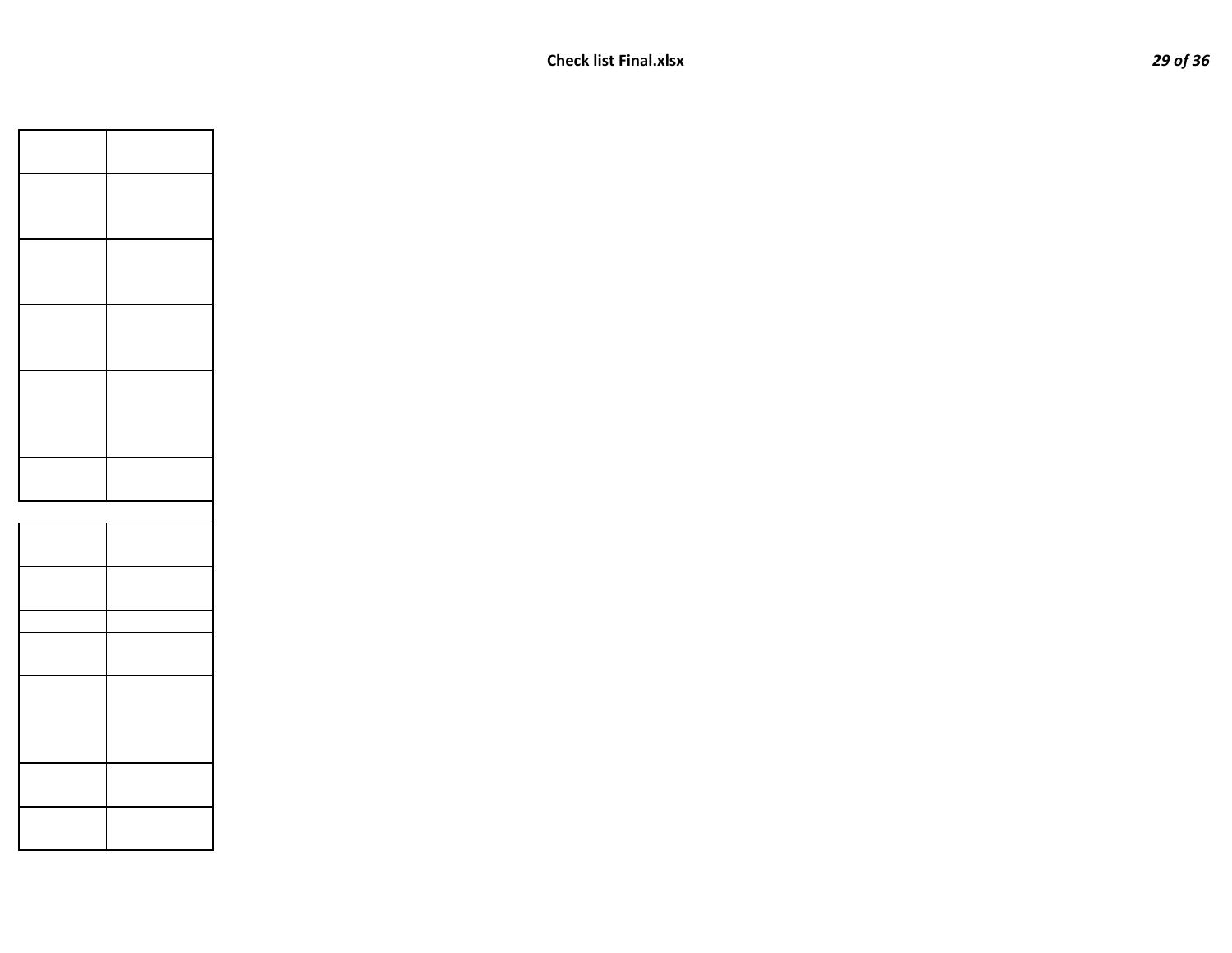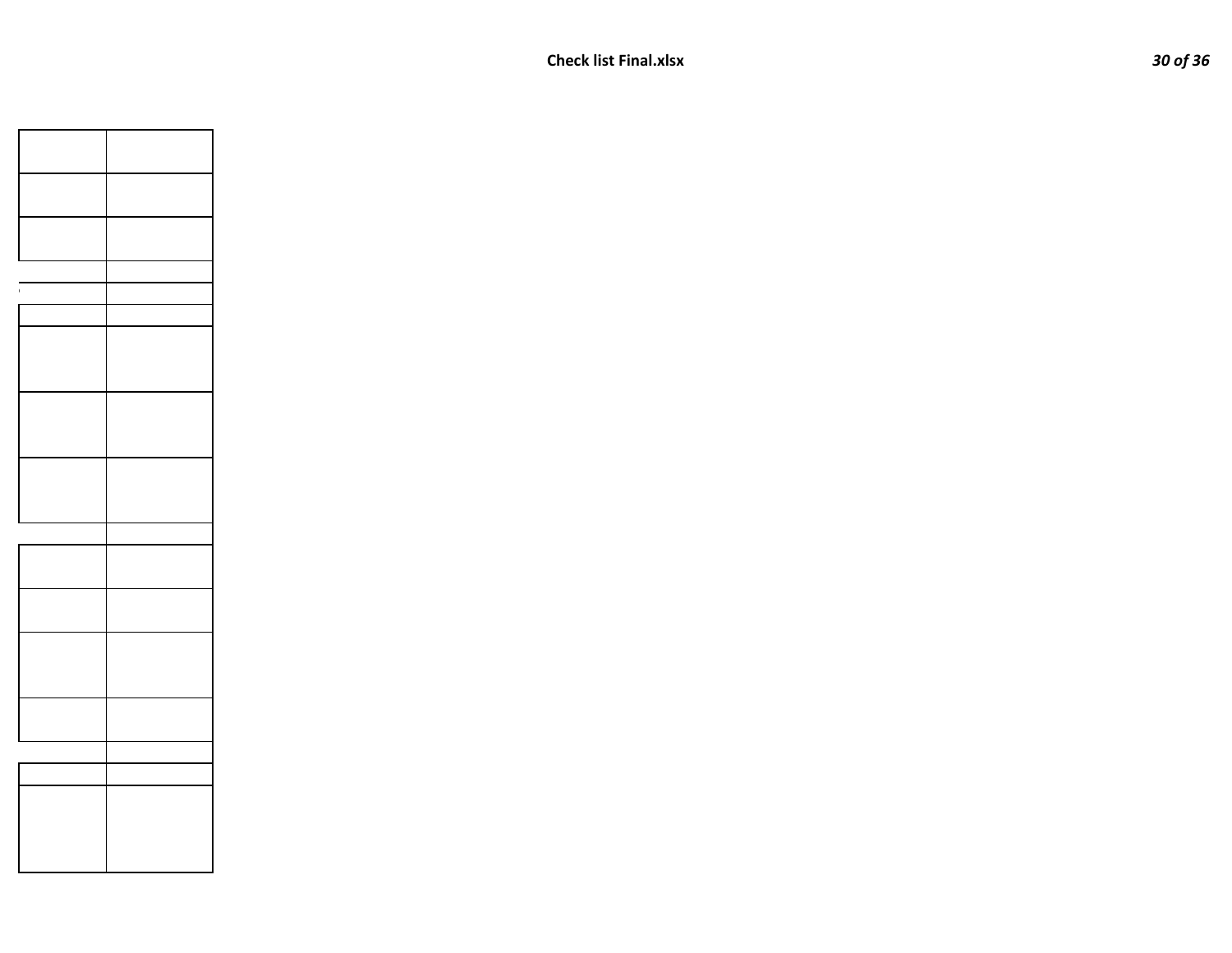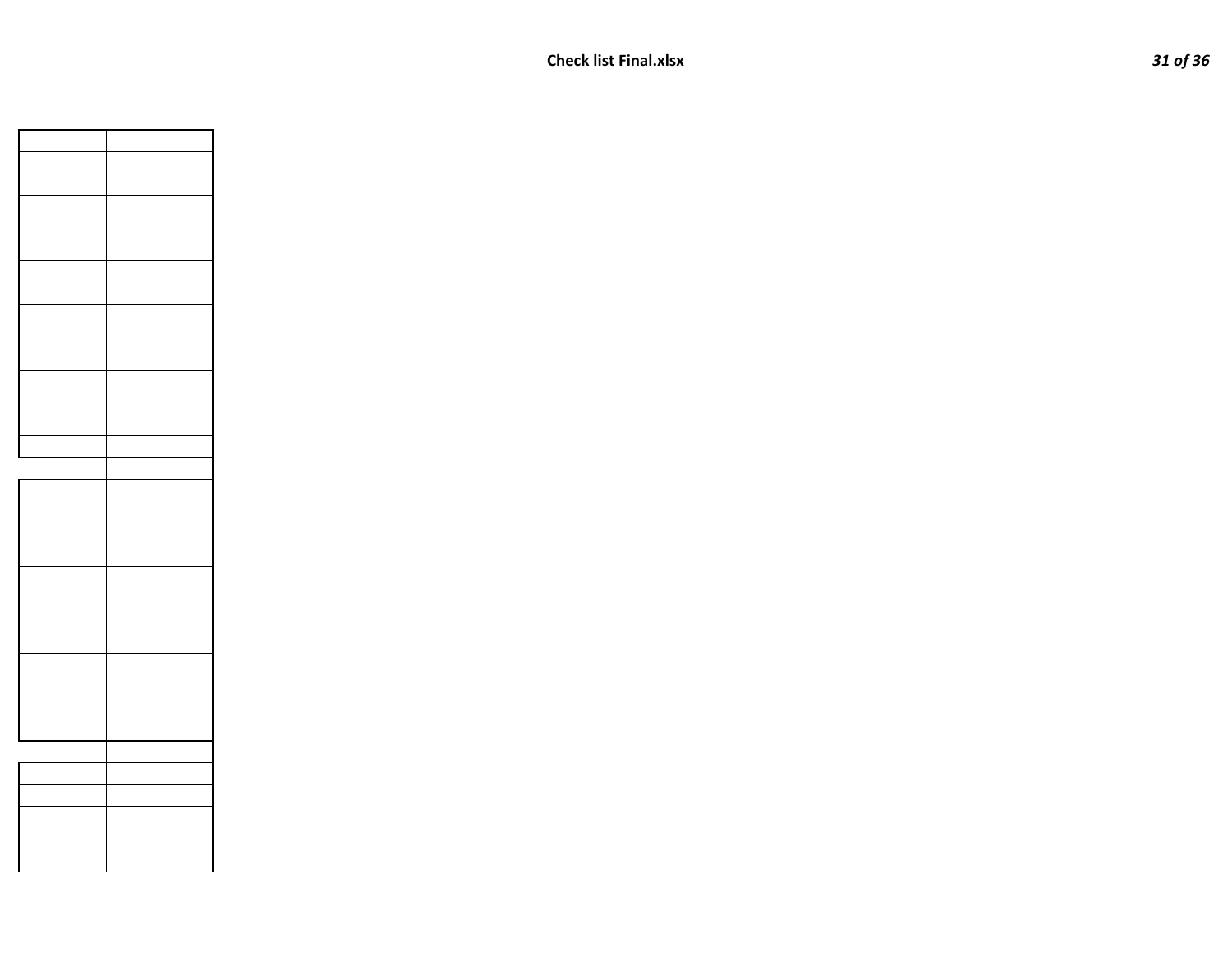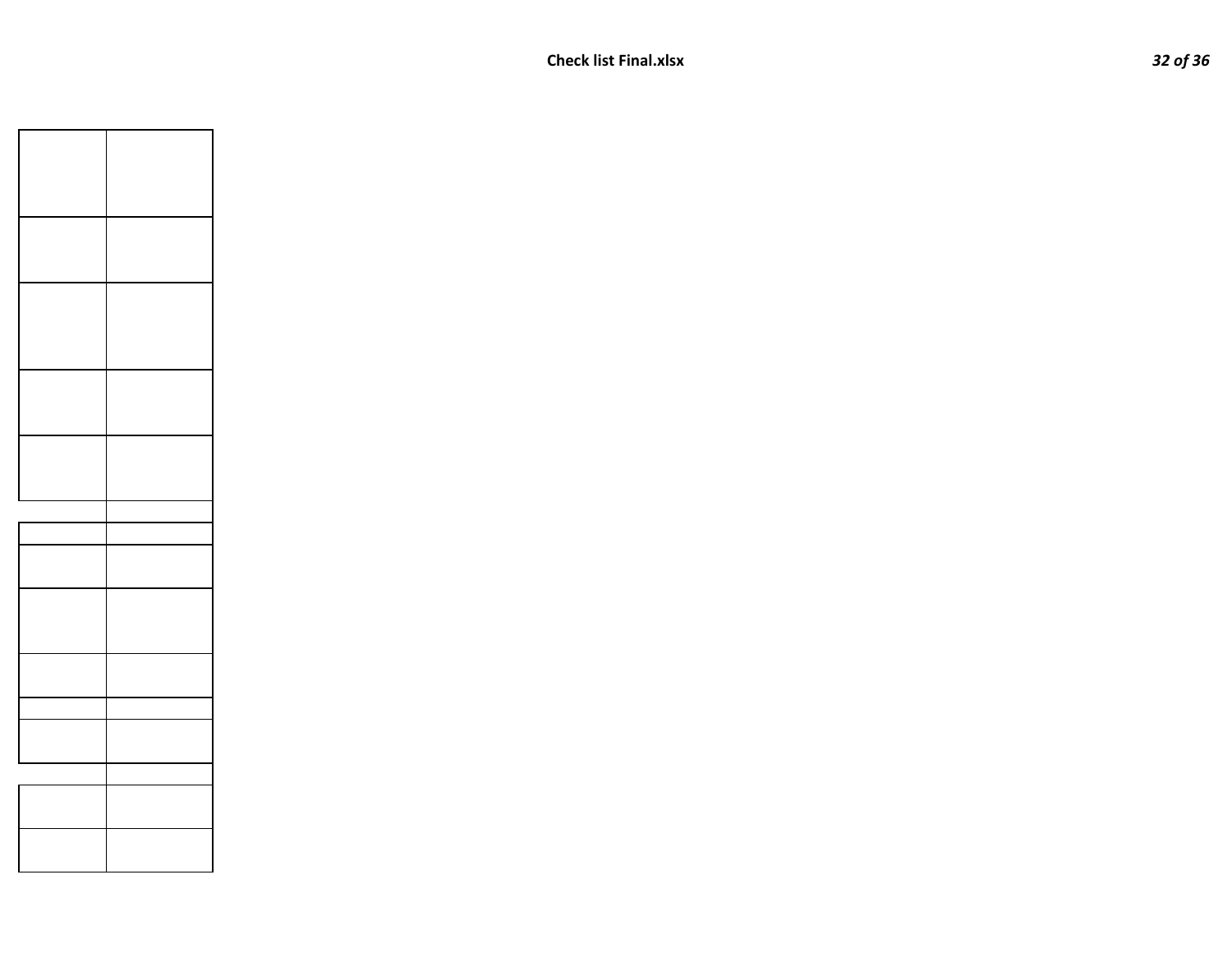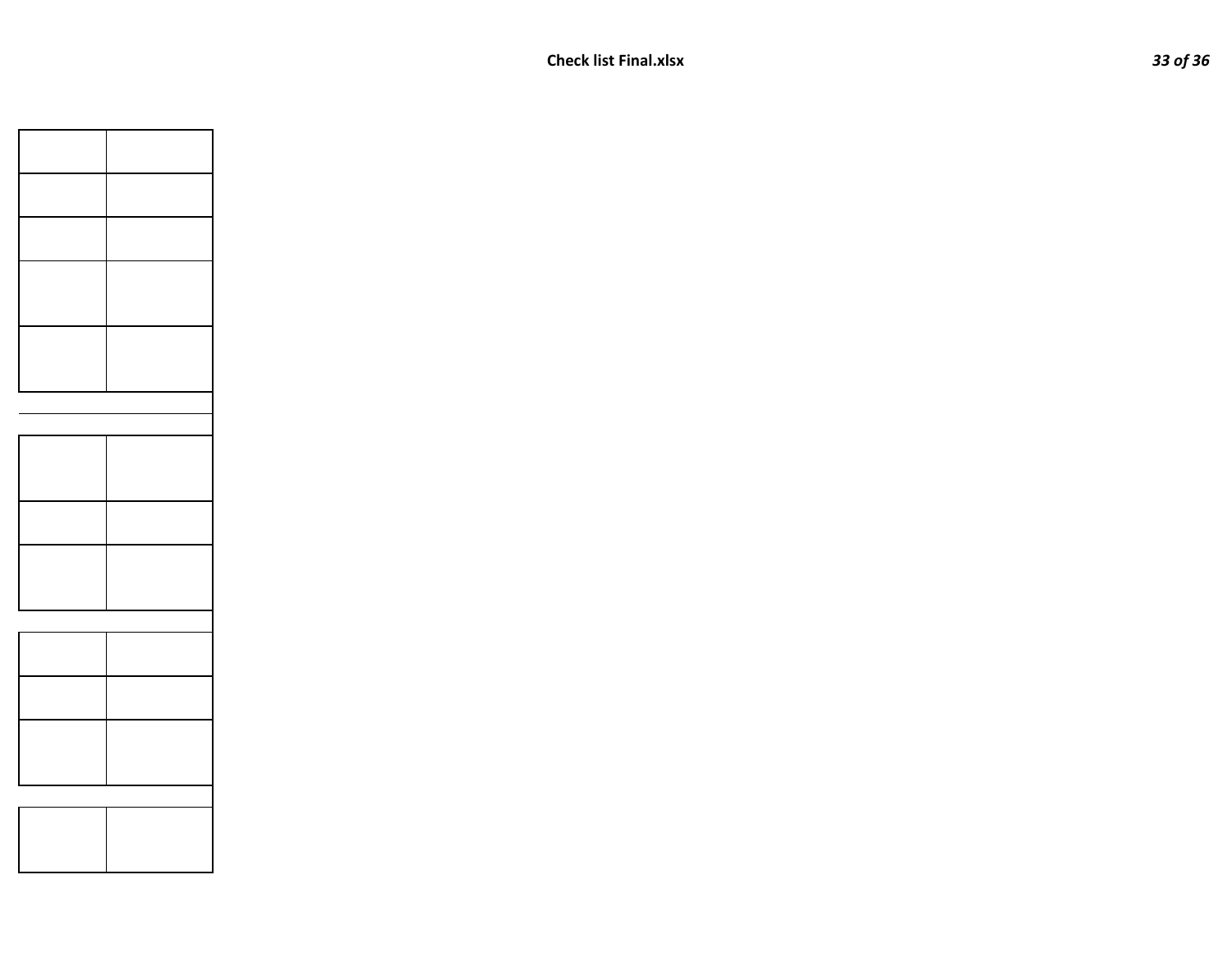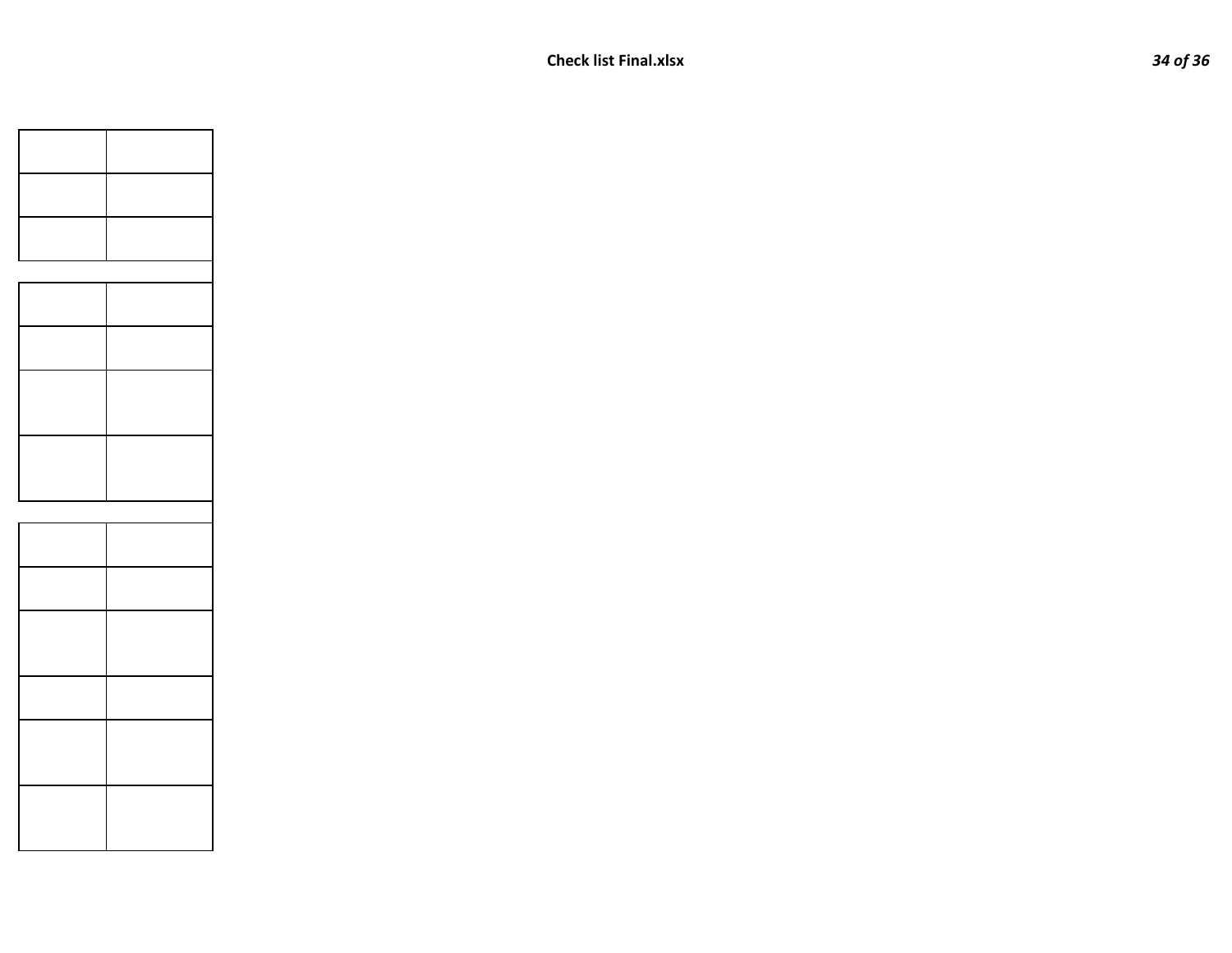